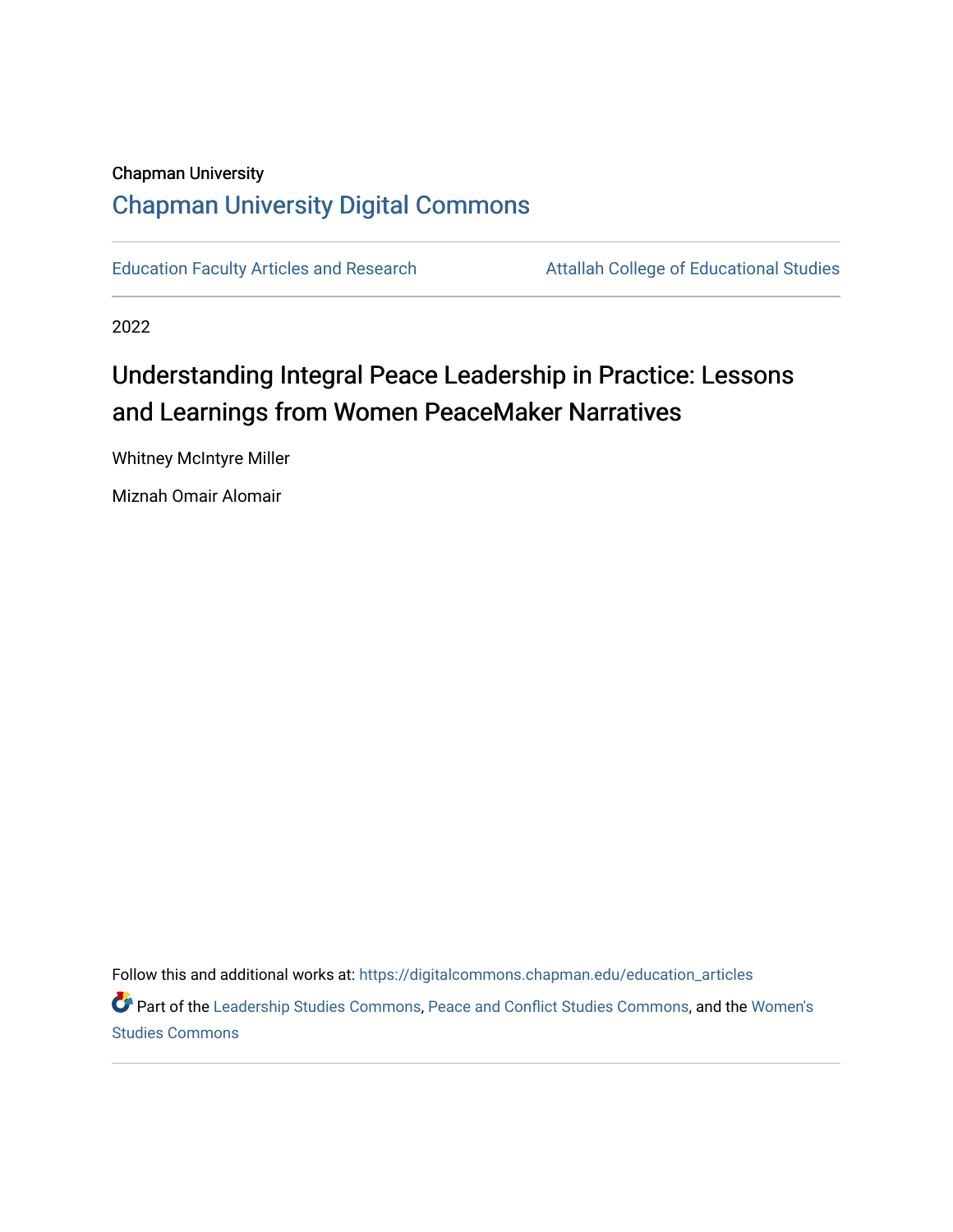# Understanding Integral Peace Leadership in Practice: Lessons and Learnings from Women PeaceMaker Narratives

# **Comments**

This is a pre-copy-editing, author-produced PDF of an article accepted for publication in Peace and Conflict: Journal of Peace Psychology in 2022 following peer review. The definitive publisherauthenticated version is available online at <https://doi.org/10.1037/pac0000618>

This article may not exactly replicate the final version published in the APA journal. It is not the copy of record.

# Copyright

American Psychological Association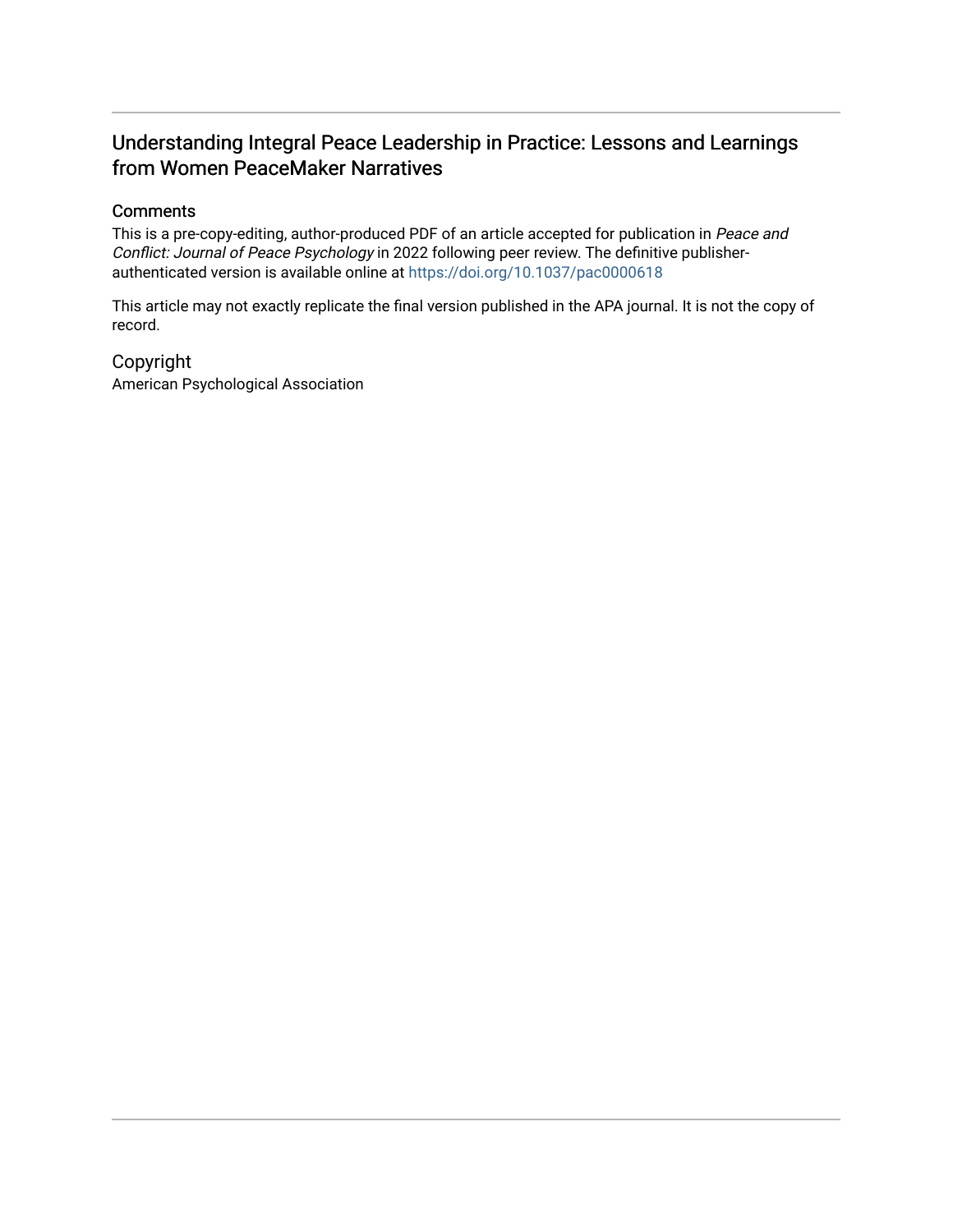# **Understanding Integral Peace Leadership in Practice: Lessons and Learnings from Women PeaceMaker Narratives**

Whitney McIntyre Miller, Ph.D and Miznah Omair Alomair, Ph.D

#### **Abstract**

Integral peace leadership in an emergent framework creates space for just change by challenging violence and aggression while building positive systems and structures. This article utilizes a deductive qualitative analysis strategy to critically examine the proposed concepts of integral peace leadership to determine their saliency for peacebuilding practice. Utilized to study these concepts are 10 Women PeaceMakers' narratives. Results indicate that 25 of the 35 concepts studied across four quadrants were relevant in the women's peace leadership work, with an additional six concepts revealed. The analysis demonstrates that the concepts of integral peace leadership are present in the work of the Women PeaceMakers, with evidence of each woman engaging in work in all of integral peace leadership's four quadrants. The study's findings offer lessons for those wishing to engage in integral peace leadership teaching and practice and point to the need for additional practice-based research to further define and refine integral peace leadership.

**Public Significance Statement:** This study demonstrated that the concepts of integral peace leadership were present in the life and work of women peace leaders around the globe; thus, indicating that successful peace leadership efforts are those that focus on a collaboration between personal work toward peace; community building; the utilizing of knowledge, such as theories, behaviors, and practices; and larger, systems-based environment work.

**Keywords:** Peace, Leadership, Women, Development, Community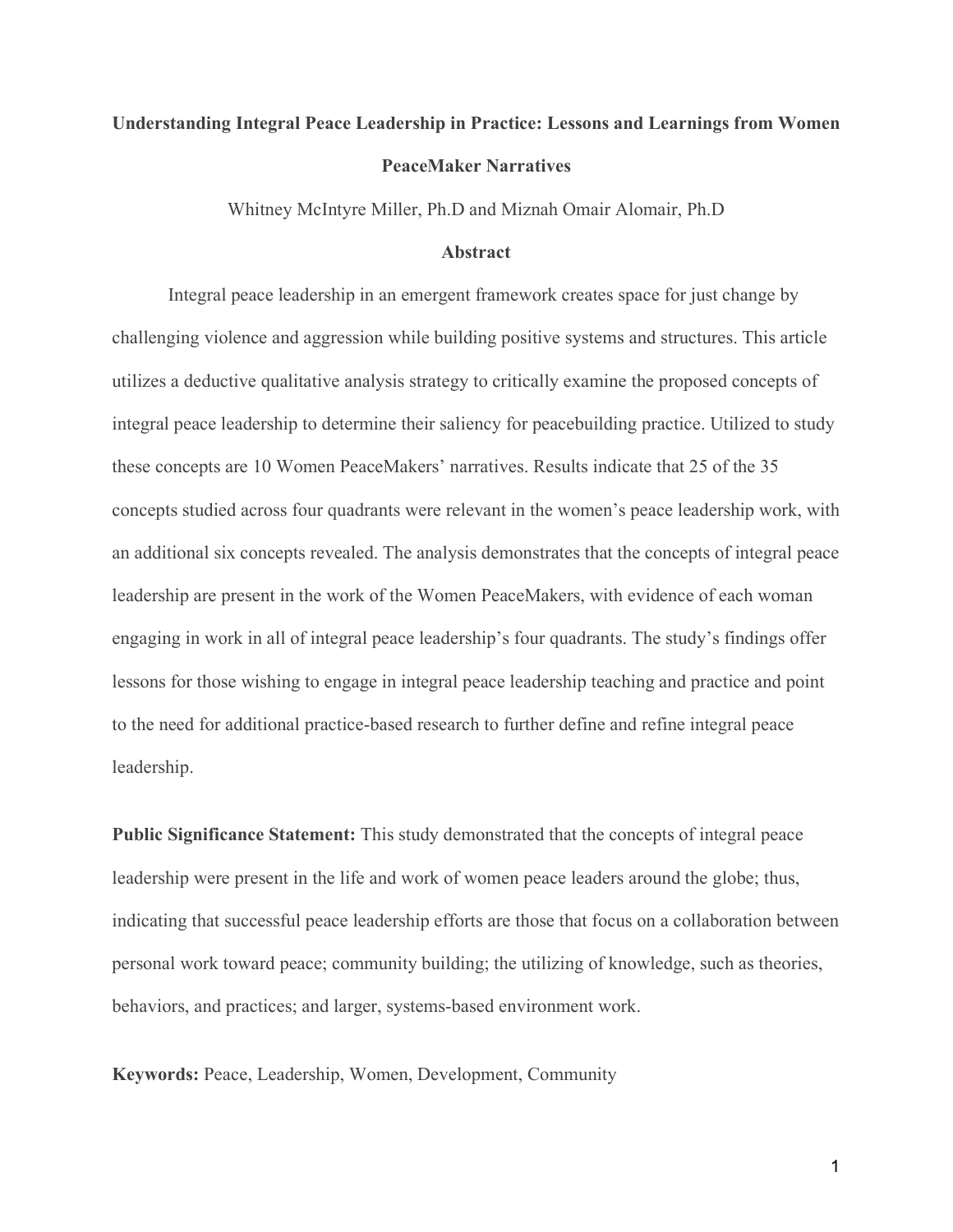# **Understanding Integral Peace Leadership in Practice: Lessons and Learnings from Women PeaceMaker Narratives**

The world often feels divided and disconnected. Although large-scale war has mostly diminished since World War Two, other forms of violence, such as terrorism and civil unrest, have increased (Institute for Economics and Peace, 2020). Despite these challenges, there is evidence that humanity is more prone to peace (Chappell, 2013) and that nonviolent methods of resistance are more effective than their violent counterparts (Chenoweth & Stephan, 2011). For these reasons, many pursue peace; with the hope that a better, more just world might be created.

One such effort is integral peace leadership, an emergent framework that focuses on four areas of peace and leadership. Utilizing deductive qualitative analysis (Gilgun, 2010; 2015; 2017), this research study serves to critically examine the concepts of integral peace leadership (McIntyre Miller & Green, 2015; McIntyre Miller & Alomair, 2019; McIntyre Miller & Abdou, 2018) by analyzing narratives of the lives and work of women peacebuilders. This article explores the relevant literature, provides an in-depth methodological review, and shares findings and discussion that offer insight on how the women's narratives help to understand peace leadership in practice.

#### **Peace Leadership**

Peace leadership is a growing sub-field in leadership studies, with additional roots in peace studies, conflict transformation, and peace psychology. Works from the field of leadership focus on collective leadership, self-reflection for leadership, and broader systems thinking (Cohen, 2007; Danesh & Clark-Habibi, 2007; Valk, 2009; Western, 2014). Works from the fields of peace studies and conflict transformation include a focus on personal peace practices, peacebuilding, and building stronger, inclusive societies (Boyatizis & McKee, 2005; Cohen et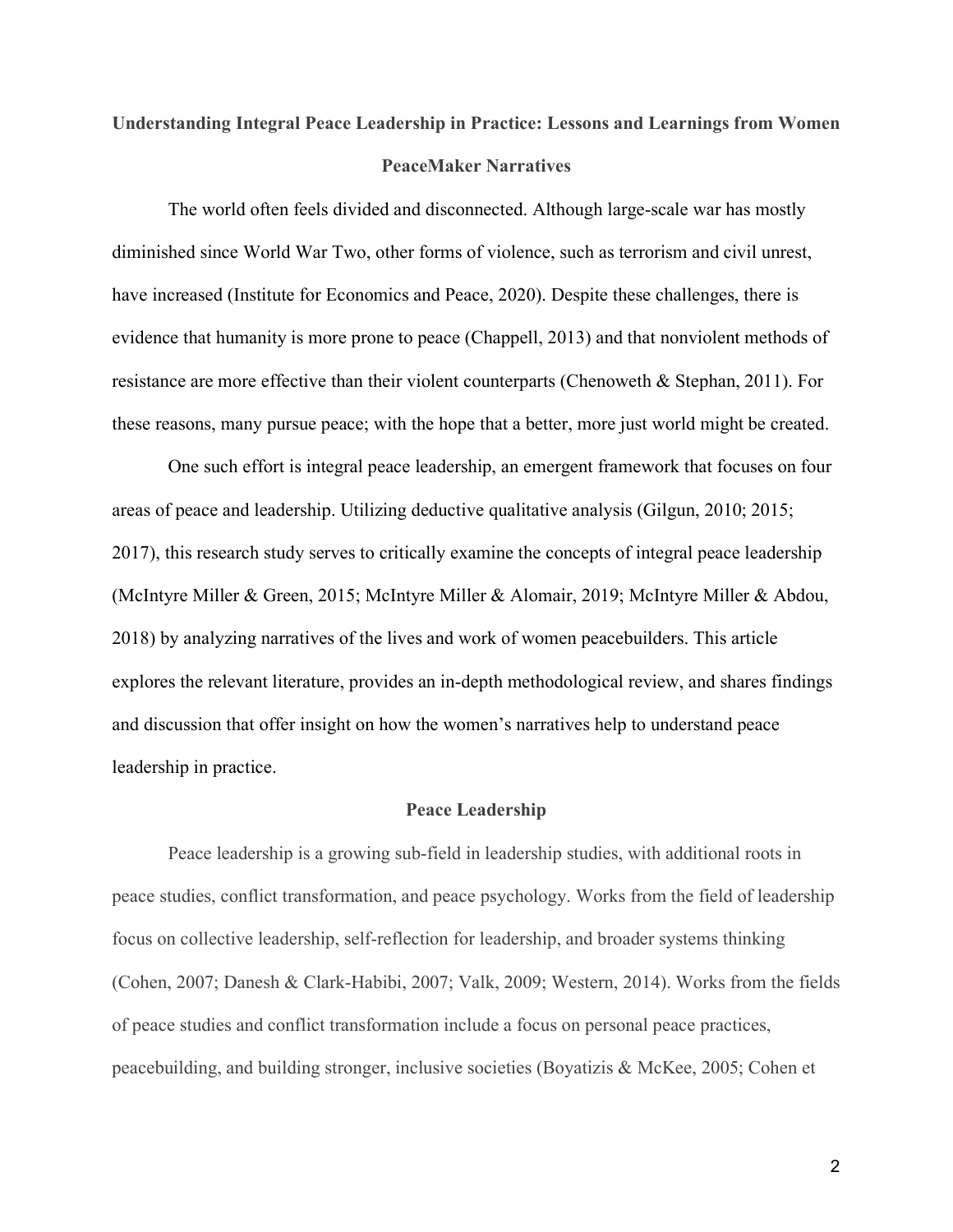al., 2002; Flora et al., 2016; Ganz, 2010; Kabbat-Zinn, 1994). This work also aligns with peace psychology, focusing on integrating positive and negative peace over multiple units of analysis and across societal levels, on personal and collective safety and security, and building nonviolent transformations (Christie, 2006; Christie et al., 2008; Montiel, 2004; Taylor & Lederach, 2014).

McIntyre Miller (2016) defined peace leadership as "the intersection of individual and collective capacity to challenge issues of violence and aggression and build positive, inclusive social systems and structures" (p. 223). This definition builds from Galtung's (1996) distinction between positive peace, which focuses on building peace, and negative peace, which focuses on existing challenges to peace. While there are numerous emergent perspectives of peace leadership (Dinan, 2018[; Ledbetter, 2016;](https://www.frontiersin.org/articles/10.3389/feduc.2018.00056/full?&utm_source=Email_to_authors_&utm_medium=Email&utm_content=T1_11.5e1_author&utm_campaign=Email_publication&field=&journalName=Frontiers_in_Education&id=379242#B60) [Schellhammer, 2016](https://www.frontiersin.org/articles/10.3389/feduc.2018.00056/full?&utm_source=Email_to_authors_&utm_medium=Email&utm_content=T1_11.5e1_author&utm_campaign=Email_publication&field=&journalName=Frontiers_in_Education&id=379242#B90)[, 2018;](https://www.frontiersin.org/articles/10.3389/feduc.2018.00056/full?&utm_source=Email_to_authors_&utm_medium=Email&utm_content=T1_11.5e1_author&utm_campaign=Email_publication&field=&journalName=Frontiers_in_Education&id=379242#B91) [Amaladas, 2018;](https://www.frontiersin.org/articles/10.3389/feduc.2018.00056/full?&utm_source=Email_to_authors_&utm_medium=Email&utm_content=T1_11.5e1_author&utm_campaign=Email_publication&field=&journalName=Frontiers_in_Education&id=379242#B3) Chinn & Falk-Rafael, 2018), this article focuses on integral peace leadership first discussed by McIntyre Miller and Green (2015) and further explored in subsequent works (McIntyre Miller & Alomair, 2019; McIntyre Miller & Abdou, 2018).

Integral peace leadership aims to understand peace leadership concepts and practices by plotting relevant peace leadership literature into Wilber's (2000) integral theory framework. Wilber described a four-quadrant integral theory framework, which was holonic, where each quadrant focuses on its own tasks, while also functioning as part of a whole. For Wilber, these quadrants included the I quadrant in the upper left, which focuses on that which is interior and individual; the WE quadrant of the lower left, which focuses on that which is interior and collective; the IT quadrant of the upper left, which focuses on that which is exterior and individual; and the ITS quadrant of the lower left, which focuses on that which is exterior and collective.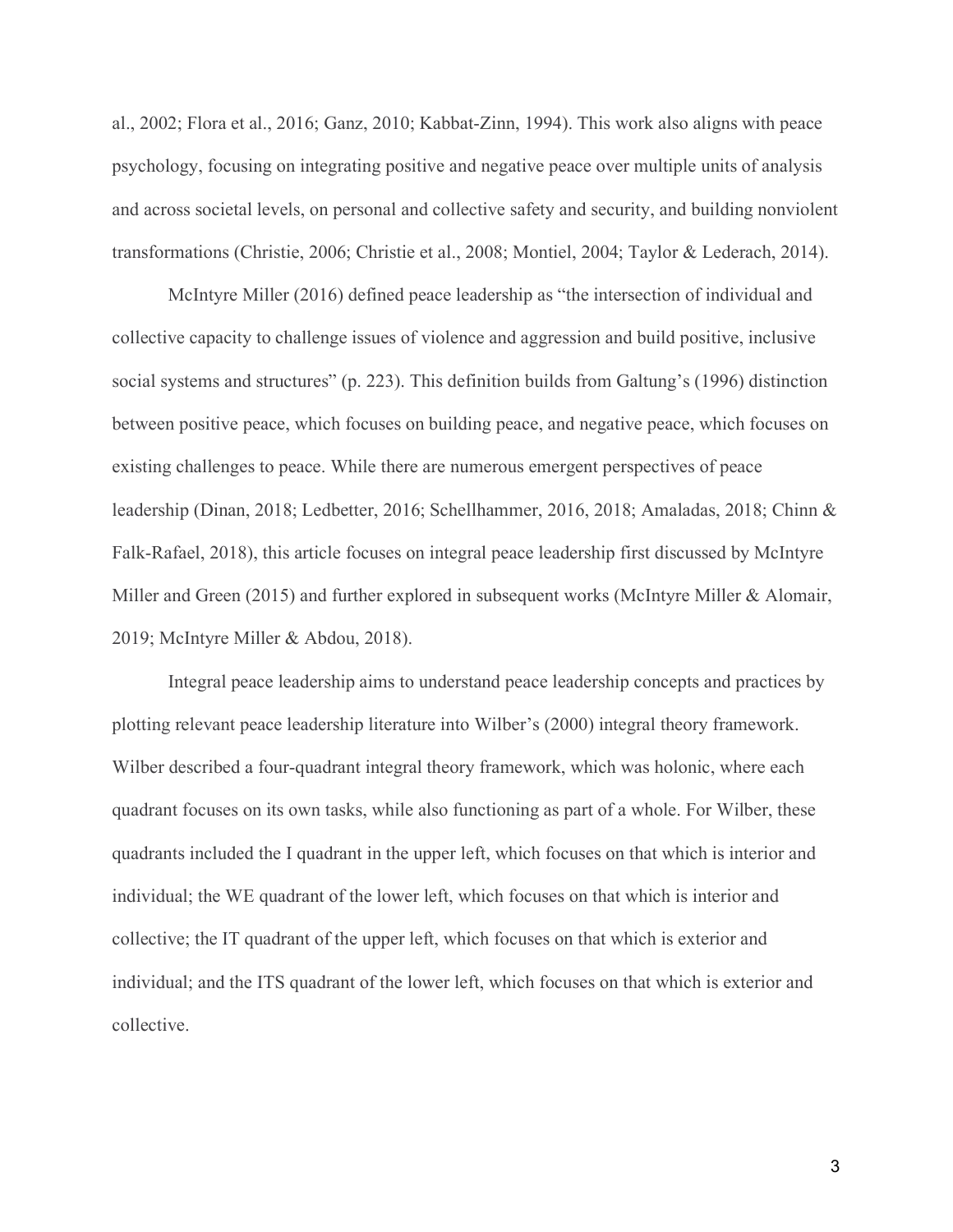Wilber's (2000) quadrants serve as the foundation for integral peace leadership, with the major areas of peacebuilding and leadership work arranged within each. While many of the concepts embedded in integral peace leadership are not new, what integral peace leadership provides is a framework to illuminate how change is made by engaging in all quadrants. To better reflect the work of peace leadership, the I quadrant was renamed Innerwork, the WE quadrant, Community, the IT quadrant Knowledge, and the ITS quadrant, Environment (McIntyre Miller & Alomair, 2019; McIntyre Miller & Abdou, 2018). Figure 1, below, demonstrates how the concepts and practices of integral peace leadership appear within the fourquadrant framework.

# **Figure 1**





The holonic nature of integral theory is essential, with each quadrant considered holons within the whole of the model; making the model truly integral. Wilber (2000) argued for an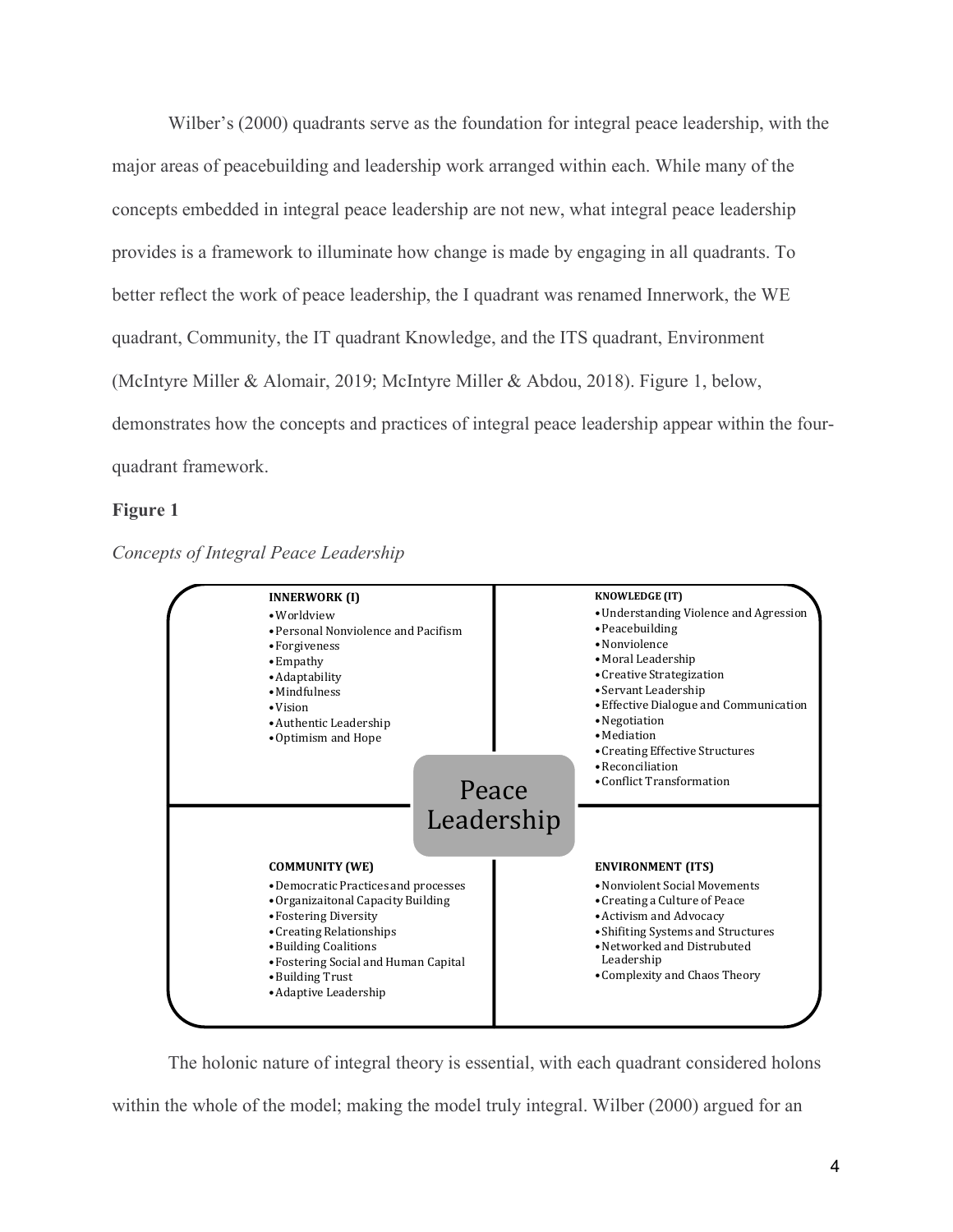"integral practice," whereby we create "a practice that exercises body, mind, soul, and spirit in self, culture, and nature" (p. 55). Integral peace leadership honors the holonic nature of peace leadership work, as peace leadership occurs at the nexus of this work and practices, or the central, overlapping section of Figure 1. Rarely, can complex practices such as peace and leadership be cleanly plotted into isolated quadrants. In reality, integral peace practices do, by nature, overlap within multiple areas. Therefore, integral peace leadership practices ultimately appear more interrelated as shown in Figure 2; which demonstrates a truly more integral visual of the concepts and practices of peace leadership. For ease of understanding, however, this article utilizes the perspective of Figure 1, with separated quadrants, for the remainder of this analysis.

### **Figure 2**

*Integral Peace Leadership*



*Note.* From "Integral peace leadership" by W. McIntyre Miller, 2022,

www.whitneymcintyremiller.com/integral-peace-leadership. Reprinted with permission.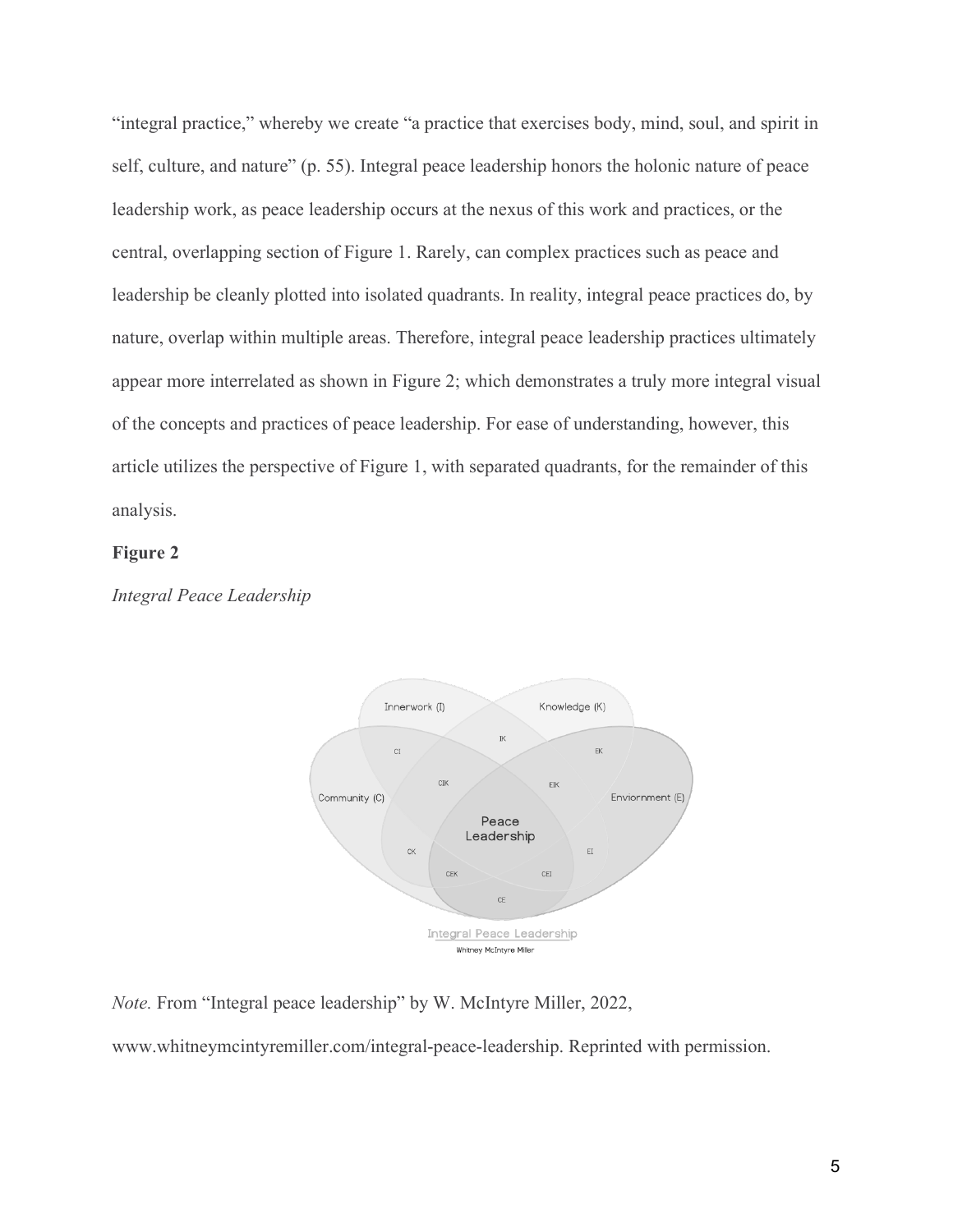# **Innerwork Area**

The Innerwork area (Wilber's I quadrant) focuses on the individual, self-based experiences that prepare one for peace leadership. These include practices such as respect for self and others' worldview, nonviolence and forgiveness, empathy, adaptability, mindfulness, vision, pacifism; authentic leadership, and optimism and hope (Boyatizis & McKee, 2005; Boyer, 1986; Chappell, 2013; Cohen, 2007; Danesh & Clark-Habibi, 2007; Dawson, 2011; Gentry et al., 2007; George & Simms, 2007; Kabbat-Zinn, 1994; Lieberfeld, 2009; 2011; Matesi, 2013; Nagler, 2003; Nhat Hahn, 1991; Sarsar, 2008; Valk, 2009). These practices are the internal space for personal peace and peace leadership work.

## **Community Area**

The Community area (Wilber's WE quadrant) is the collective, group-based experiences of peace leadership. These include democratic practices and processes, organizational capacity building; fostering diversity, creating relationships; building coalitions; fostering human and social capital, building trust, and utilizing adaptive leadership practices (Adler, 1998; Baker & Dutton, 2007; Cohen et al., 2002; Connerly & Pedersen, 2005; Flora et al., 2016; Ganz, 2010; Goulah & Urbain, 2013; Haber & Davies, 2003; Heifetz, 1998; Heifetz & Linsky, 2002; McCallum & O'Connell, 2009; McIntyre Miller & Wunduh, 2015; Page, 2007; Porter, 2007; Putnam & Feldstein, 2003; Spreitzer, 2007; Wakefield & Bunker, 2010). These are how individuals and groups engage communities to build collective engagement around peace. **Knowledge Area**

The Knowledge area (Wilber's IT quadrant) builds upon the skills, practices, and experiences needed to engage in peace leadership. The practices include an understanding of violence and aggression, peacebuilding, and nonviolence. This quadrant also includes important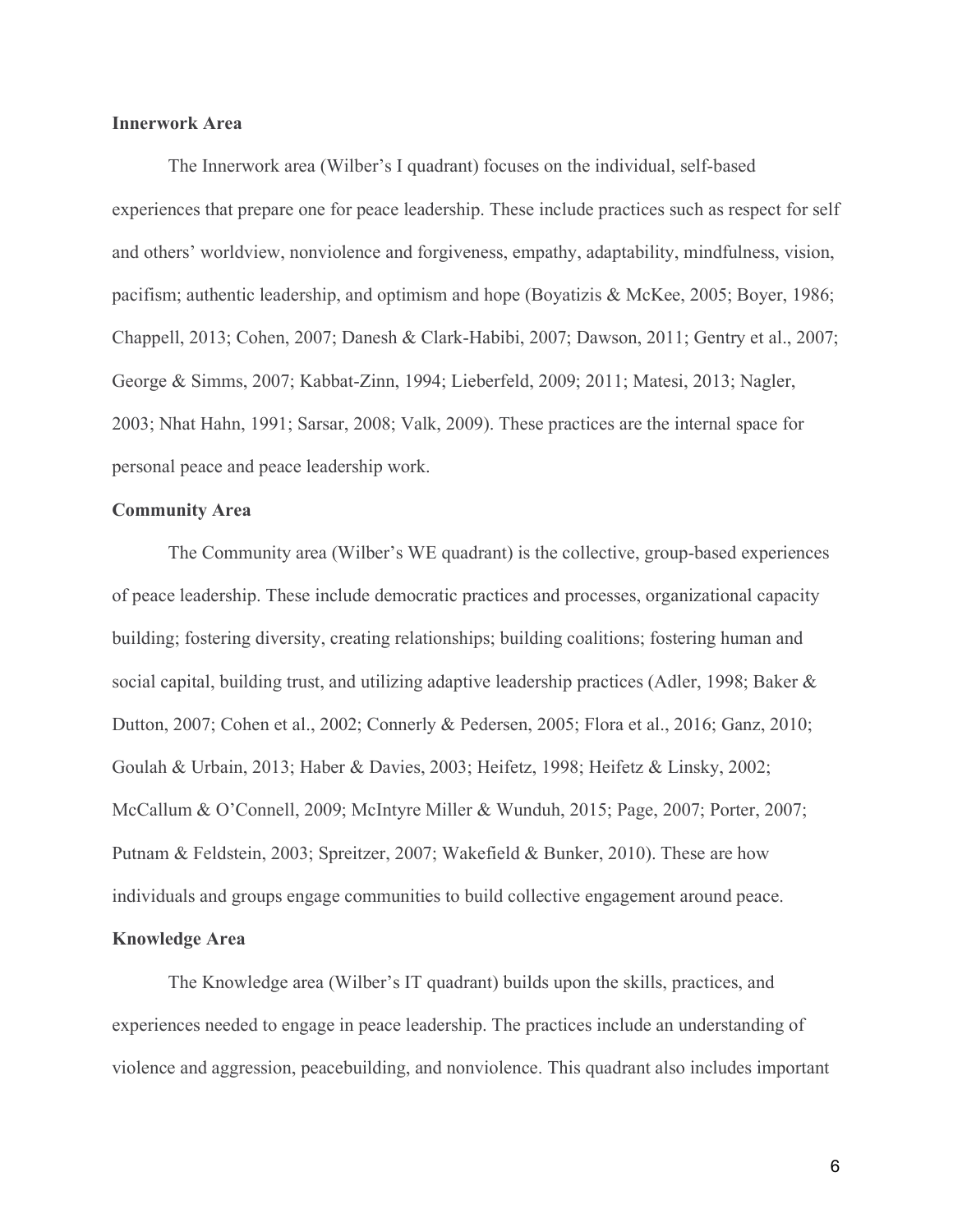practices, such as the use of moral leadership practice, creative strategization, servant leadership practices, effective dialogue and communication, negotiation, creating effective structures, mediation, reconciliation techniques, and conflict transformation skills (Ackerman & Duvall, 2000; Barash & Webel, 2014; Baruch Bush & Folger, 2004; Beck et al., 2011; Chenoweth & Stephan, 2012; Cose, 2004; Fisher & Ury, 1981; Ganz, 2010; Grossman, 2009; Grossman & DeGaetano, 2014; Ledbetter, 2012; 2016; Lederach, 1997, 2003; Malhorta, 2015; Ngunjiri, 2010; Patterson et al., 2012; Porter, 2007; Reychler & Stellamans, 2005; Schein, 2014; Schirch, 2004; Zizek, 2008). This quadrant provides the opportunity to link peace leadership work with proven skills and practices.

## **Environment Area**

The Environment area (Wilber's ITS quadrant) includes larger, systems-based practices, nonviolent social movements, and the leadership required within these. It involves wide-reaching practices, such as creating a culture of peace, engaging in activism and advocacy, shifting systems and structures, utilizing networked and distributed leadership models and complexity and chaos theories in peace leadership practice (Ackerman & Duvall, 2000; Castells, 2012; Chappell, 2013; Chenoweth & Stephan, 2012; Cohen et al., 2010; Ganz, 2010; Kim, 2000; Schellhammer, 2016; Senge, 2006; Western, 2014; Wheatley, 2005; Uhl-Bien & Marion, 2014; York, 2000).

As aforementioned, what makes the concepts of integral peace leadership unique is not just the understanding of how each of these quadrants may work in the context of peace leadership, it is also the notion that these quadrants must be taken together to be fully effective, the essence of Wilber's (2000) argument. In other words, peace leadership is truly present when work is being done within each of the quadrants. While there is not a formula for the amount of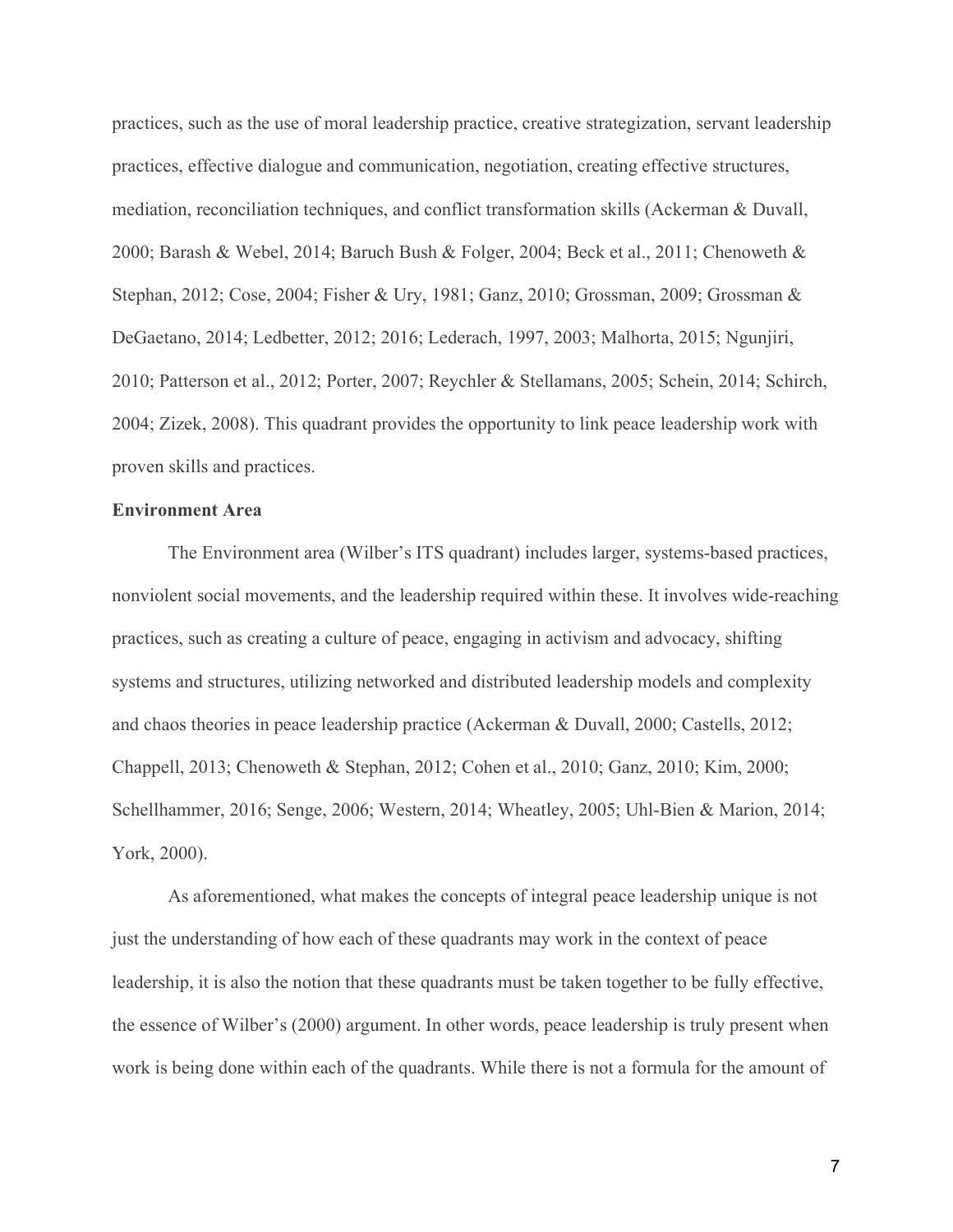work in each quadrant; the notion is that some work in each area must be present for peace leadership to occur. The concepts of integral peace leadership challenge the traditional notions of leadership, offering space to think critically about who may lead and from what spaces. It includes a systems perspective that is common in emergent notions of leadership studies rather than those rooted in inherent dominant perspectives.

Integral peace leadership sets the stage for initial ideas around the emergent area of peace leadership, providing an opportunity for empirical study of integral peace leadership practice. Narratives of the lives and work of the University of San Diego's Women PeaceMakers are ideal to study, as these women engaged in peace leadership practice in their communities around the world. Thus, this study uses deductive qualitative analysis (Gilgun, 2015) to analyze written narratives to better understand the peace leadership skills, practices, and behaviors of Women PeaceMakers and how these either confirm or illuminate differences in the concepts of integral peace leadership.

#### **Women PeaceMakers**

The Women PeaceMaker program at the University of San Diego began in 2003, bringing women peacebuilders from their home countries to reside at the university each fall. PeaceWriters worked with the PeaceMakers to develop narratives that detailed their lives and work. Between 2003 and 2016, the program hosted 48 PeaceMakers and PeaceWriters before shifting to a new format. These Women PeaceMakers narratives were chosen for this study. They are real stories of peace leadership and represent a myriad of women working to bring peace to their communities and countries.

Women PeaceMakers serve as exemplars of peace leadership work, especially as literature has demonstrated that women historically have been left out of such endeavors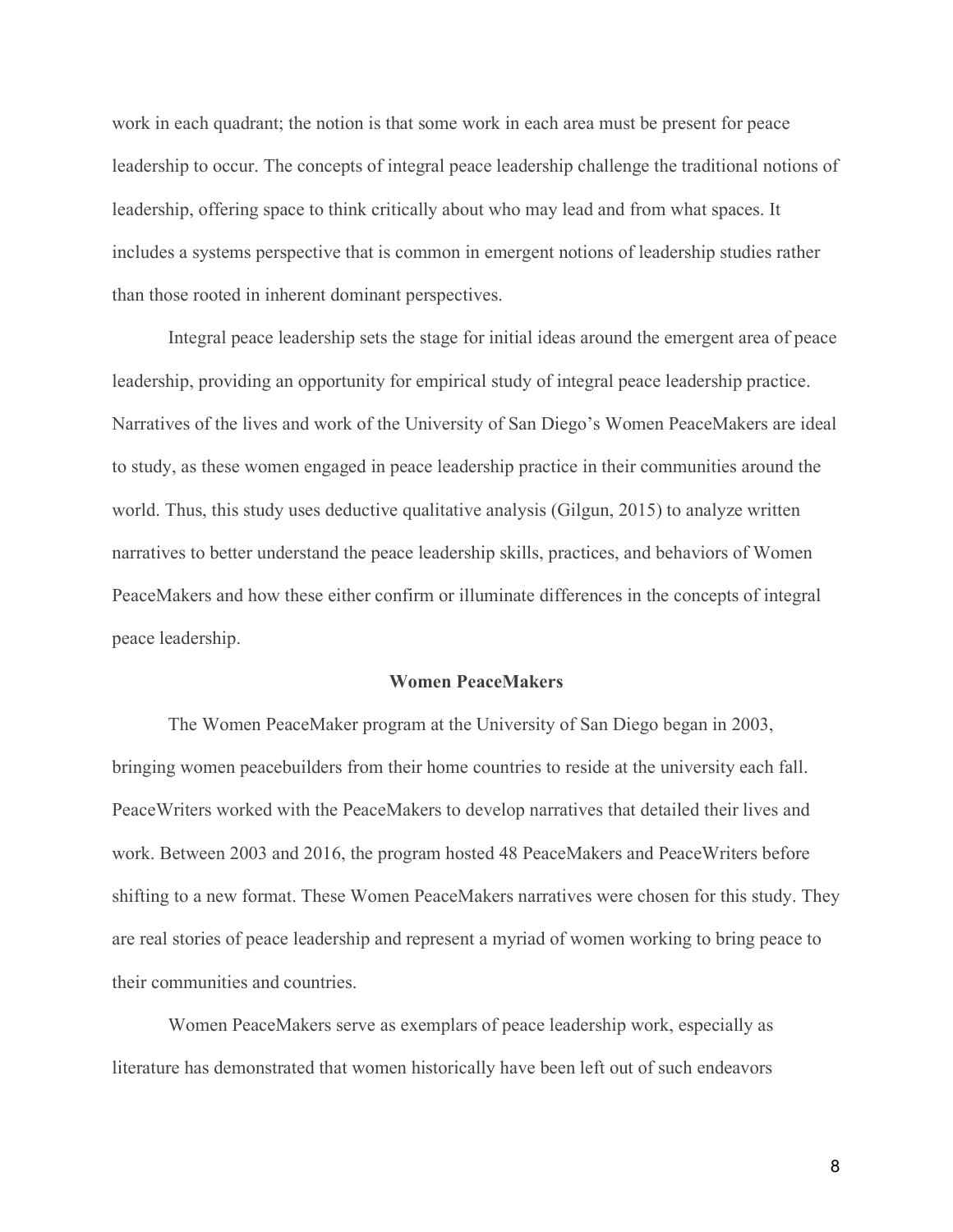(S/2004/814, 2004) due to patriarchal societies and gendered stereotypes, lack of representation in leadership roles, or limited opportunities for education, economic advancement, and selfconfidence development (Berkley & Lackovich-Van Gorp, 2015; Diehl & Dzubinski, 2018; Ely & Rhode, 2010; Justino et. al., 2018; Longman & Lamm Bray, 2018; Moosa et al., 2013; Onyido, 2013; Porter, 2017; UNGA, 2018; UN Women, 2017). When women are present, they can serve in both informal and formal peacebuilding roles and can contribute a great deal to societal and structural change (Bridges & Horsfall, 2009; Justino et al., 2018; Mlinarevic et al., 2015; Moore & Talarico, 2015; Paffenholz et al., 2016; Porter, 2007; Unit, 2000). Women often present particular concerns, are survivors of conflict and/or violence, and their inclusion often yields greater equity, stronger relationships, and the improvement of quality of life for all (Goryunova et al., 2018; Issifu, 2015; Hunt, 2005; Oniyido, 2013; Porter, 2007). This provides a strong argument as to why women, particulary these Women PeaceMaker narratives, are strong representatives of peace leadership.

#### **Methods**

This research study critically examined integral peace leadership through the aforementioned Women PeaceMakers narratives. This study is a pilot study that utilizes 10, or roughly 20%, of the narratives; each used with permission from the program. The selected narratives account for a wide range of publication dates, geographic regions, and the diverse areas in which each woman led their peace work. First, narratives were divided by region; then by area of work, such as human rights work, community organizing, and education as described below; and finally, to reflect the program's longevity. As priority was given to region and peace work, the publication dates do not span the program's entirety, but are still quite varied, representing 8 of 13 years. Selected for this pilot study were the following narratives: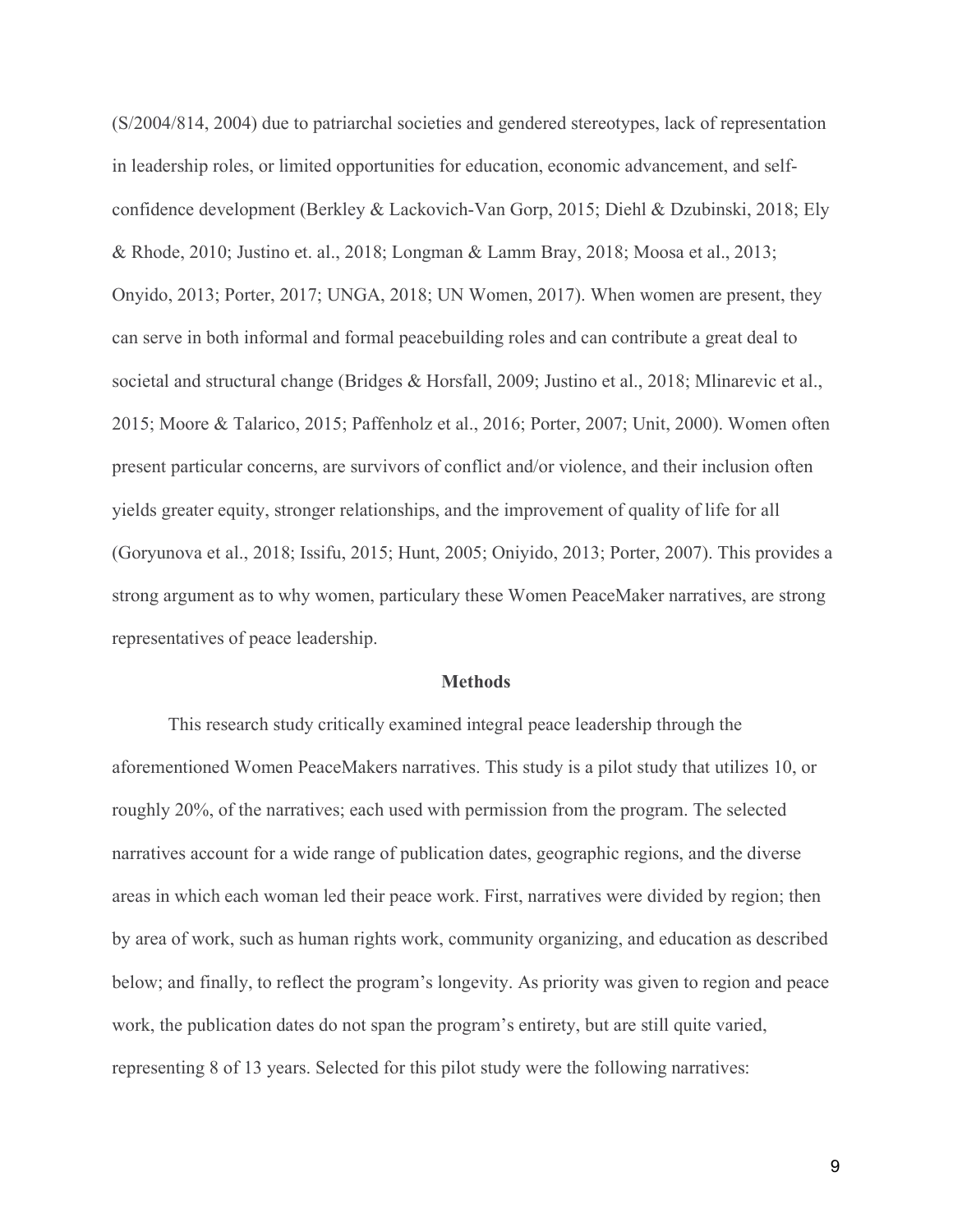- Samia Bamieh of Palestine (de Langis, 2007), a human rights advocate;
- Shukrije Gashi of Kosovo (Batanda, 2006), an attorney and journalist working for human rights and conflict resolution;
- Thavory Huot of Cambodia (Ezer, 2005), a community-based conflict resolution specialist working against domestic and other forms of violence;
- Hyun-Sook Kim Lee of South Korea (Meeks, 2003), an advocate for Korean unification and domestic violence awareness;
- Sarah Akoru Lochodo of Kenya (Tornquist, 2010), an assistant district chief working for nonviolence;
- Olenka Ochoa of Peru (Morales-Egan, 2008), an activist for women's and human rights;
- Manjula Pradeep of India (Choi, 2011), a human rights attorney;
- Christiana Thorpe of Sierra Leone (McIntyre, 2004), the first female Minister of Education and head of the National Electoral Commission and a women's education advocate;
- Zahra Ugas Farah of Somalia (Dyck, 2003), a women's health and food advocate; and
- Claudette Werleigh of Haiti (Das, 2011), an advocate for structural change, the first female Prime Minister, and the Secretary-General of Pax Christi International.

# **Overview of Deductive Qualitative Analysis**

Utilizing deductive qualitative analysis (DQA; Gilgun, 2010; 2015; 2017), the existing concepts, themes, and ideas of integral peace leadership, discussed in the quadrant introductions above, were confirmed or disconfirmed through the Women PeaceMakers' narratives. DQA, which grew from the Chicago School's modified analytic induction (Patton, 2002), uses these confirming and negative cases that help to refine the theory being examined (Gilgun, 2015;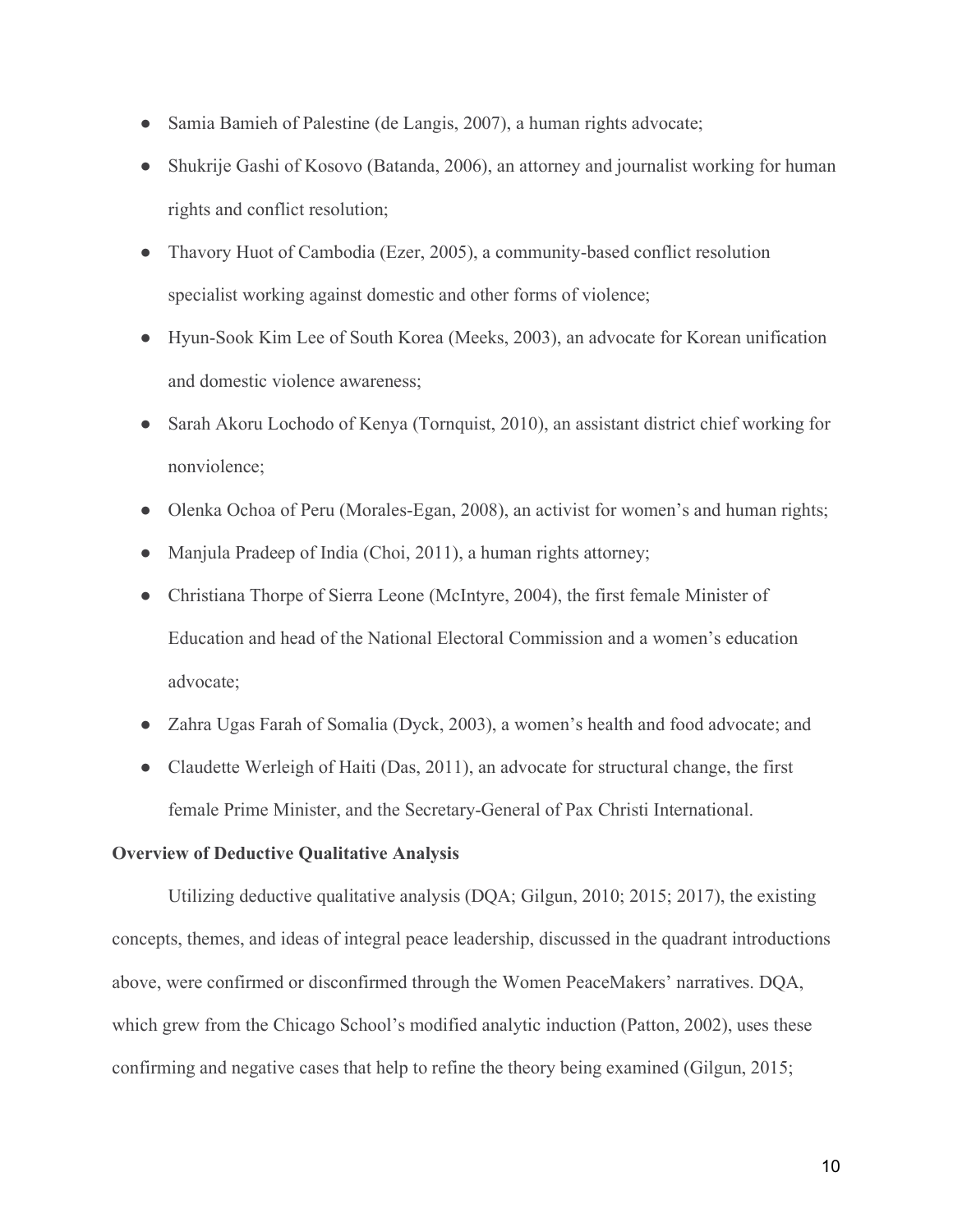2017). Therefore, DQA is not designed to create universal truths or generalizable theoretical statements, but rather to help define and refine theory to better understand a phenomenon or experience (Gilgun, 2010). As the concepts of integral peace leadership are new and emerging, it is appropriate to assess them in this way so that integral peace leadership concepts can be further grounded in practice.

#### **Data Analysis Processes**

For this project, the qualitative data utilized for analysis were the aforementioned 10 Women PeaceMaker narratives, ranging in length from 30-84 pages. The authors analyzed the narratives using two schemes of coding. The primary means was hypothesis coding (Saldãna, 2013), followed by open coding (Gilgun, 2017; Strauss & Corbin, 1998). Hypothesis coding is a technique used when researchers wish to analyze data with a particular framework or other narrowly defined sets of understanding (Saldãna, 2013). It is valuable as it tests hypotheses against experience (Hammersley, 1992 as cited in Saldãna, 2013), which is ultimately the work of DQA. In this study, the concepts of integral peace leadership discussed above became the hypothesis codes used to analyze the narratives and served as opportunities to confirm and refine ideas. The secondary, open coding (Strauss & Corbin, 1998) strategy was utilized for ideas and perspectives outside of the existing integral peace leadership-based hypothesis codes. These were used to draw disconfirming or new evidence, so that the concepts of integral peace leadership could ultimately be refined.

Both study authors independently coded each narrative in the Nvivo software program and worked toward coder reliability in two ways. First, the authors utilized the agreed-upon hypothesis codes based on the concepts of integral peace leadership. Second, with open coding, researchers shared codes and discussed how each might be categorized as confirming or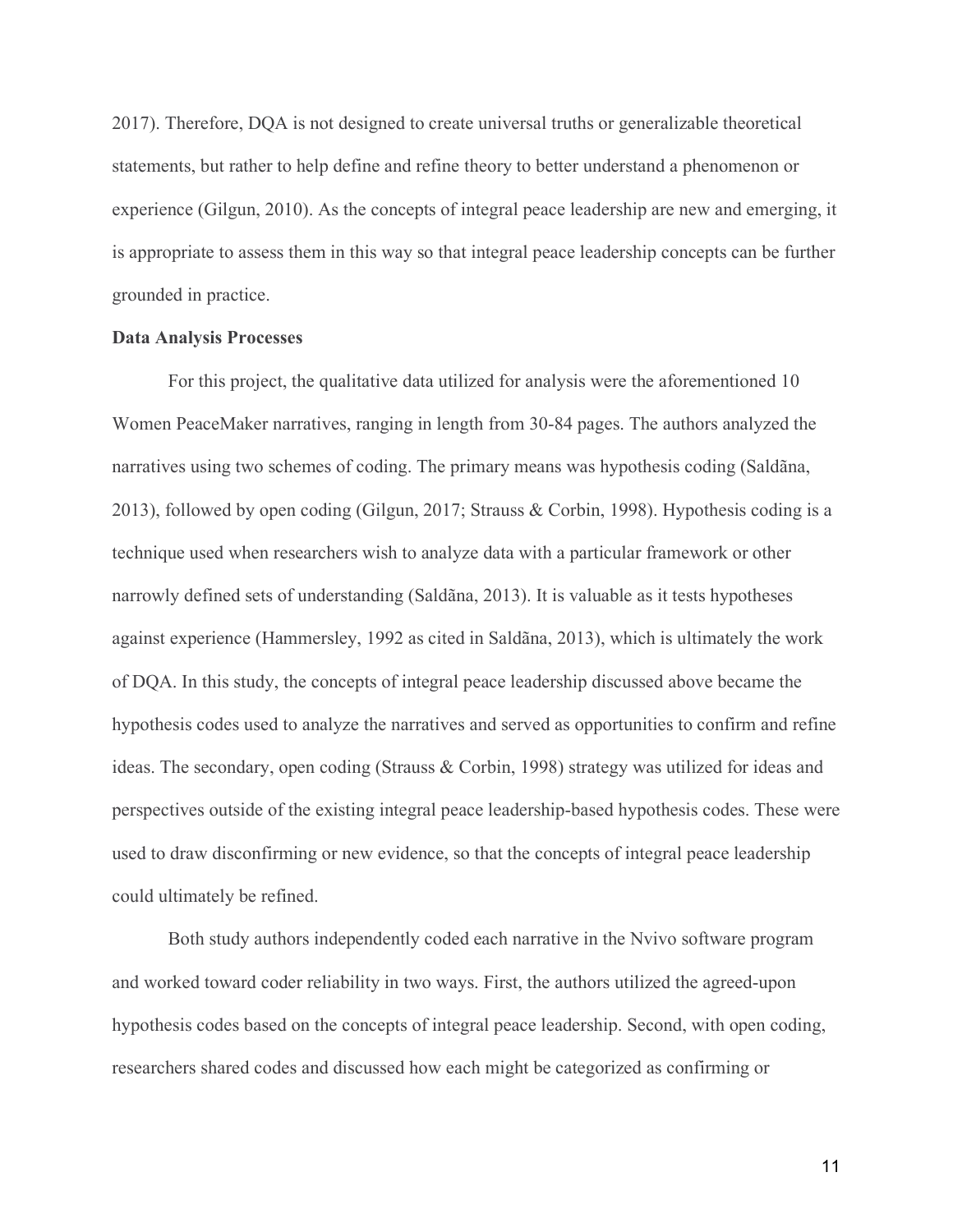disconfirming evidence of integral peace leadership; any inconsistencies were discussed until agreement was achieved (Richards, 2009). This process yielded the findings presented below.

#### **Findings**

Herein, the findings are organized within the four areas of integral peace leadership, including both confirming and disconfirming concepts. Quotations are presented in two ways, with quotes from the written narratives, citing the narrative's author's name, and as embedded quotes from the Women PeaceMakers, citing both the Woman PeaceMaker's and author's names.

### **Innerwork Area**

The area of Innerwork is defined as one's readiness to engage in peace work. The Women PeaceMaker narratives provided evidence of such readiness, including self-awareness and diverse worldviews and the hope and courage to move forward, while also providing insight into another important area of Innerwork not considered in the existing concepts of integral peace leadership, the motivations leading to peacebuilding work.

Data from the Women PeaceMaker narratives confirmed that many of the proposed integral peace leadership practices were present. The women had an "Awareness [as] our checkpoint for realizing the work we do. The purity of our hearts pave[d] a direct path to benefit others, which also uplift[ed] ourselves and our practice" (Ezer, 2005, p. 38). Self-awareness also enabled them to understand their own and others' worldviews, "Understand[ing] global issues from a variety of perspectives [was Hyun-Sook Kim Lee's] first chance to see how these issues compared to and influenced the issues she faced in Korea," which provided "her space for 'selfreflection and an objective view of Korean society'" (Lee in Meeks, 2003, p. 20).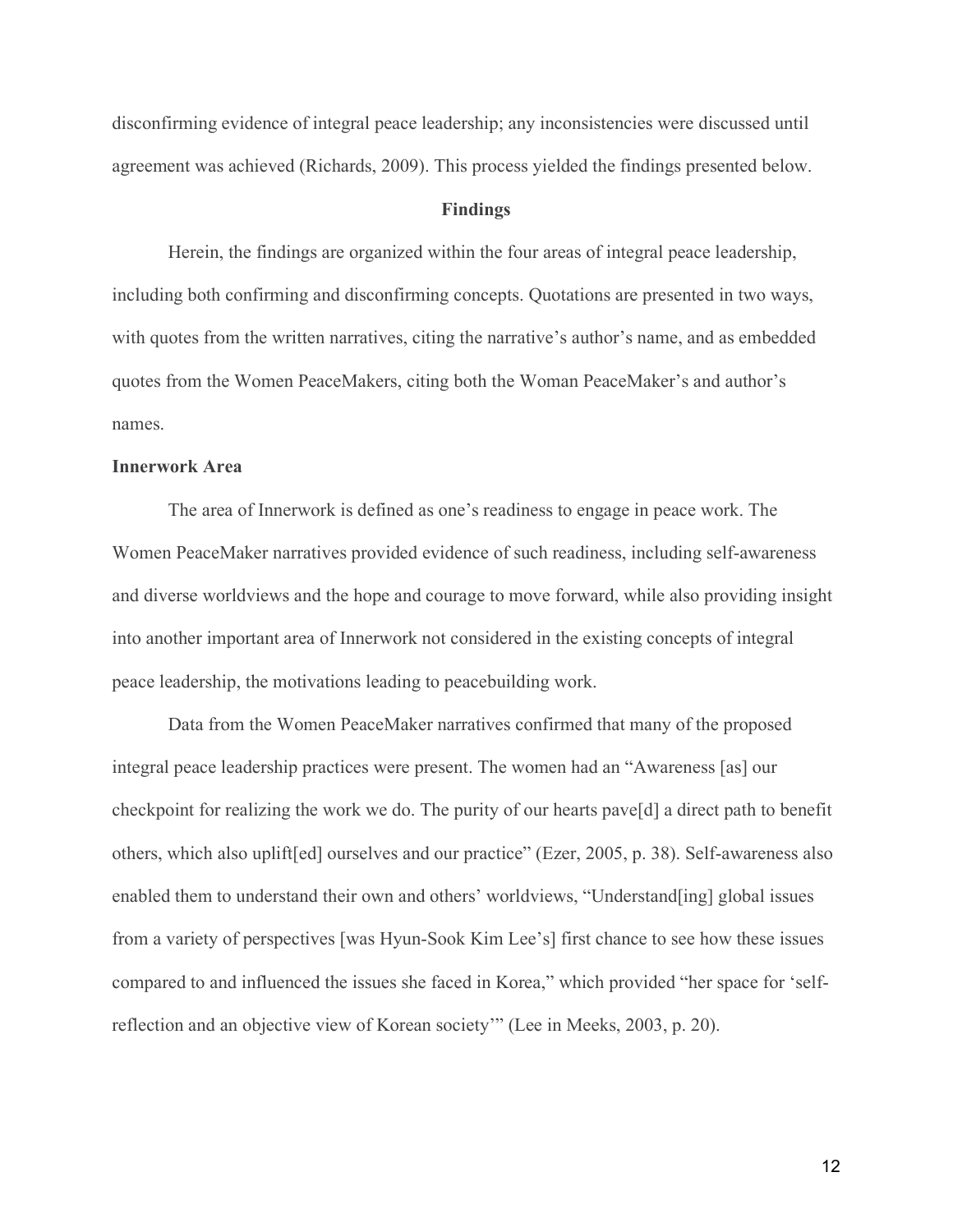Narratives also revealed a sense of hope among the Women PeaceMakers, "'You have to look for hope. Hope makes you energized" (Farrah in Dyck, 2003, p. 19) because "...peace will come when people are at peace with themselves" (McIntyre, 2004, p. 27). Building this hope, however, took courage, as "'It is better to live one day as an eagle than one hundred years as a blackbird'" (Gashi in Batanda, 2006, p. 41). This courage demonstrated that "…imagination and determination are powerful tools and strong assets in the struggle for freedom" (Das, 2011, p. 49). Part of this courage was also to bring integrity to the work or being willing to "…voice what had been in [your] heart" (Meeks, 2003, p. 29). In addition, the women practiced skills of internal peace by coming "up against [their] own prejudices" (Das, 2011, p. 57) and working through them; to try and "… have respect… [and] treat [people] as people, like me…" (Morales-Egan, 2008, p. 40). Ultimately, they had to "...give everyone the right to speak and…find points of convergence, however small…" (de Langis, 2007, p. 46).

The data also revealed an important area not previously discussed in integral peace leadership. This was the clear sense of purpose that drove the Women PeaceMakers in their work. Some found purpose by role models in their lives, such as parents or grandparents. For others, their sense of purpose came from the external, societal factors at play in their contexts. In some of these cases, purpose derived from fear, which was often "hanging heavy in the air…" as "terror can form 'a tight knot in one's heart'" (Gashi in Das, 2011, p. 40). It was "'Living under constant threats [as] just a way of life. You had no choice'" (Ochoa in Morales-Egan, 2008, p. 12). It was the hope to be able to "walk… in the middle of the night without fear" (Tornquist, 2010, p. 34).

In addition to role models and fear, the desire to challenge the status quo created a sense of purpose in the Women PeaceMakers. It was "...raising a fist to the government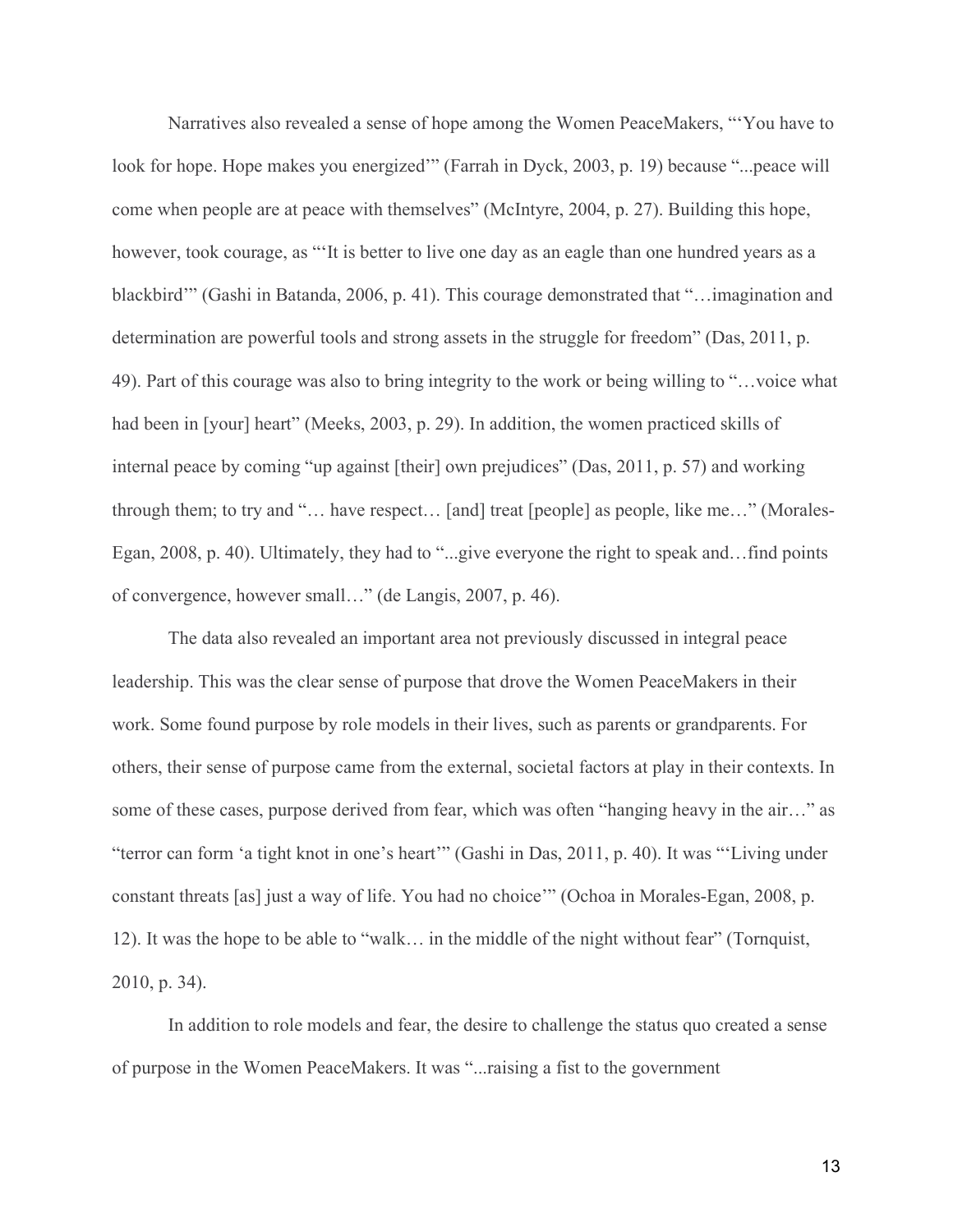establishment..." and "address[ing] the discrimination in [their] own home" (Choi, 2001, p. 29). It was "...mobilizing women for a platform for change…" (de Langis, 2007, p. 29) and "…identify[ing] and isolate[ing] any behavior that encourages silence" (Ezer, 2005, p. 34).

As presented here, each of the 10 Women PeaceMakers utilized some sort of Innerwork skill or practice in their work. Emergent from the narratives were the hypothesis coded themes of worldview, personal nonviolence and pacifism, forgiveness, empathy, and optimism or hope. The concept of a sense of purpose and motivation for the work was revealed through open coding and is new to the existing ideas of integral peace leadership. For many women, Innerwork skills and practices helped them engage in peace leadership, which for all, also involved their community.

#### **Community Area**

The Community area is a space where peace leadership work happens together. Many of the notions from integral peace leadership, such as coalition building and community development, were confirmed through the Women PeaceMakers narratives. The narratives also provided valuable insight into this area by acknowledging the inclusivity and solidarity strengthening community work.

The women placed value in practicing community work through coalition-building and community development practices. "...Coalition-building with the local community is most important in development" (McIntyre, 2004, p. 14) because "...Working with the grassroots community illustrates that 'more benefits come indirectly than directly. Empowering [people] to begin to see reasons for development in the community allows [people] to progress'" (Thorpe in McIntyre, 2004, p. 14). In fact, the community building work of "...forming groups for development... [can] change the culture..." (Tornquist, 2010, p. 25). Coalition building meant "a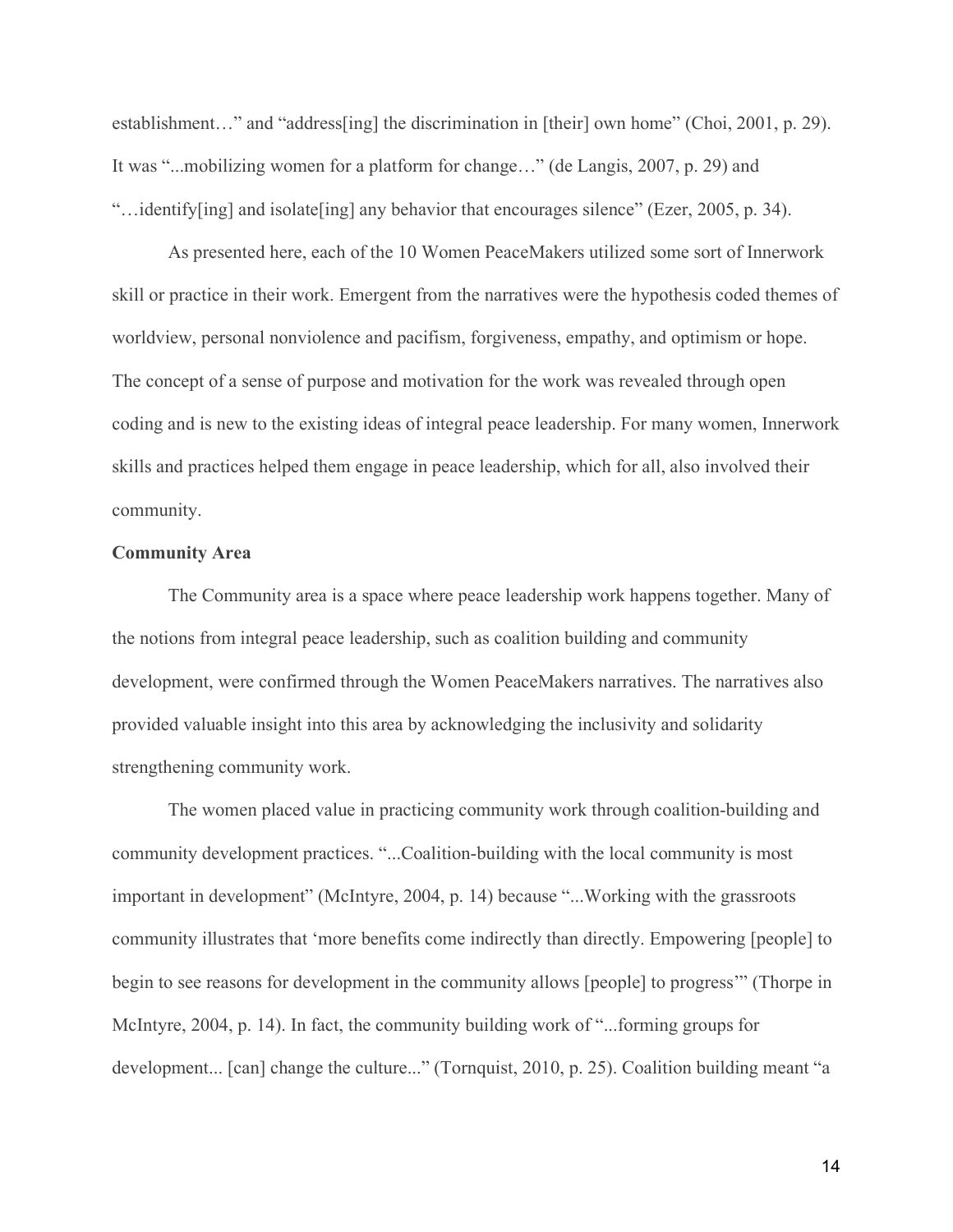possibility of joining forces" (de Langis, 2007, p. 52), "forging bonds with other[s] who had similar interests…," (Meeks, 2003, p. 17), "connecting activists" (Batanda, 2006), "'going from village to village'" (Pradeep in Choi, 2011), and gathering "selected leaders, activists, politicians, and scholars who had concerns about social reformation and change" (Meeks, 2003, p. 17). It was a chance to "cooperate and support one another" (Ezer, 2005, p. 29) and to promote "...local networks, community support, and different levels of collaboration" (Morales-Egan, 2008, p. 36).

In the case of Peru, community work took "the women put[ting] their heads together" (Morales-Egan, 2008, p. 25) and "As [Peruvian] women began...to establish grassroots development organizations, they started to develop a greater awareness about the political situation and the true causes of the growing violence… As the violence amplified, so did the women's voices" (Morales-Egan, 2008, p. 26). In many ways, community work was "empowering [women] to become leaders…" (de Langis, 2007, p. 26).

In addition to getting like-minded people together, the narratives revealed that community work was not "...only with the good actors, but it is also important to work with the 'bad guys' to achieve peace" (Das, 2011, p. 57), as "opposed positions [were] not always, or necessarily, irreconcilable" (Das, 2011, p. 60). For example, in Somalia, the women went "to speak face to face with the militias who were destroying their communities" (Dyck, 2003). In many cases, it was important for these women to be "a bridge builder-- making spaces for the exchange of experiences and peacebuilding skills" (Das, 2011, p. 60). Community work for the Women PeaceMakers "...attempt[ed] to mend the social fabric..." (de Langis, 2007, p. 16).

The narratives also revealed additional incentives of engaging in community work, such as improving inclusivity efforts. In Palestine,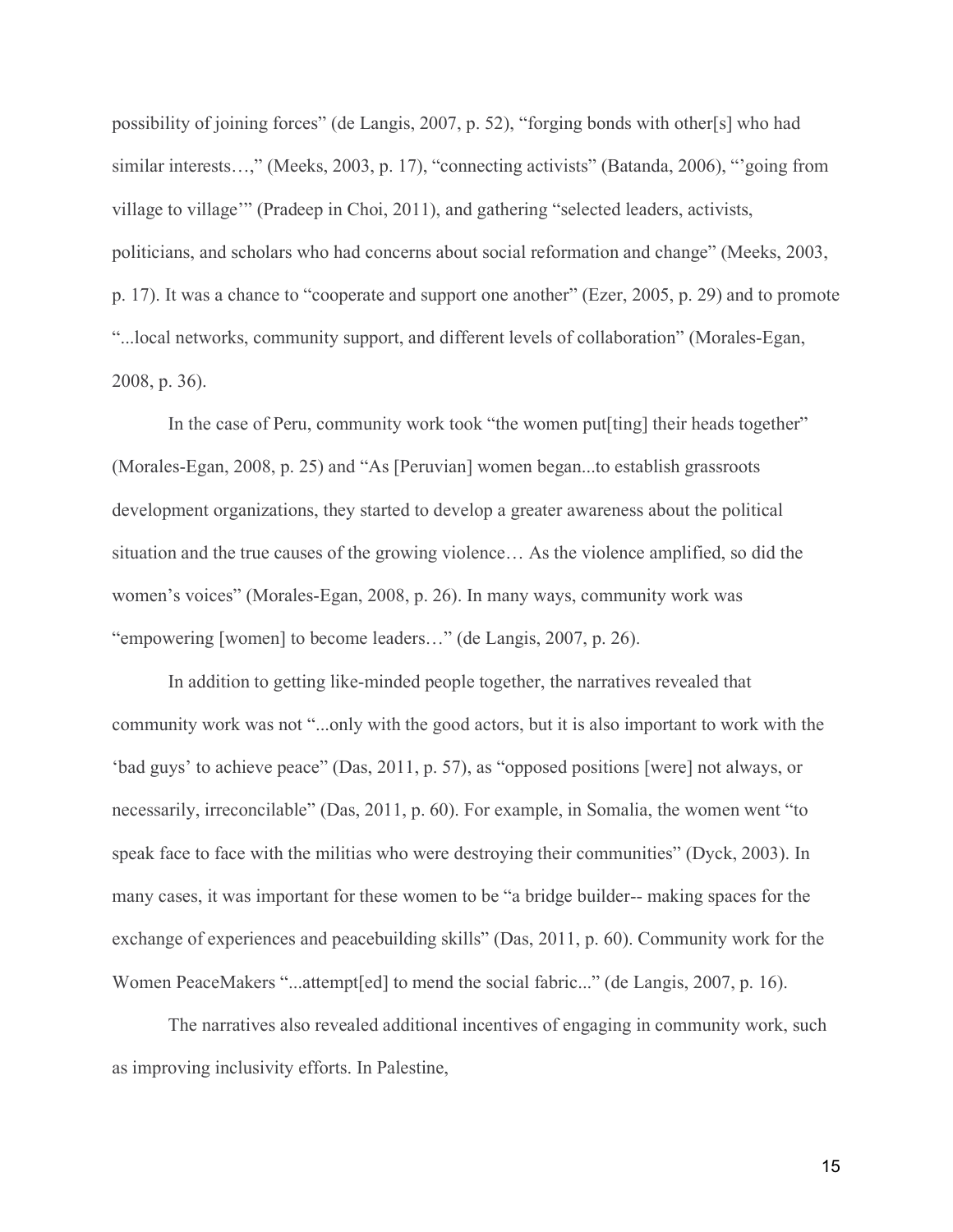Membership and leadership ranged from those on the left and those on the right, the more militant and the more compromising. [Samia Bamieh] was always eager to have the capacity and the right to think, to argue...As long as democracy was ruling inside Fatah through regular general conferences and elections, this diversity continued to be an element of strength. (de Langis, 2007, p. 28)

Community work also brought a sense of solidarity. "Solidarity is an element of force when facing the occupiers" (de Langis, 2007, p. 14). In fact, "Even with all this diversity, we all expressed — as women — an eagerness for our equality to be recognized and a sense of solidarity with those women struggling for freedom" (de Langis, 2007, p. 31). In the case of Korea, Hyun-Sook Kim Lee believed that "...solidarity amongst peace-loving people especially women—in Korea and the U.S. can be the most powerful tool for making peace on the Korean peninsula and in the world" (Meeks, 2003, p. 39). It is also a matter of trust, "...a long period of confrontation through blaming, hating, and accusing each other for half a century did not work, so we are initiating alternative ways to peace. For us, it is a choice between continuing the hopelessly same old way and embarking on a new trust-building path" (Meeks, 2003, p. 33).

The findings from this Community section demonstrate that many of the hypothesiscoded elements were utilized by the Women PeaceMakers, including capacity building, fostering diversity, creating relationships, building coalitions, fostering social and human capital, and building trust. Interestingly, two open coded ideas emerged and provided a clearer picture of this Community work: solidarity and inclusivity. While one might argue these are included in the hypothesis codes, these two concepts emerged as more in-depth than the ideas of fostering diversity and building community overall. Building upon this trust and solidarity in community work takes essential skills and knowledge.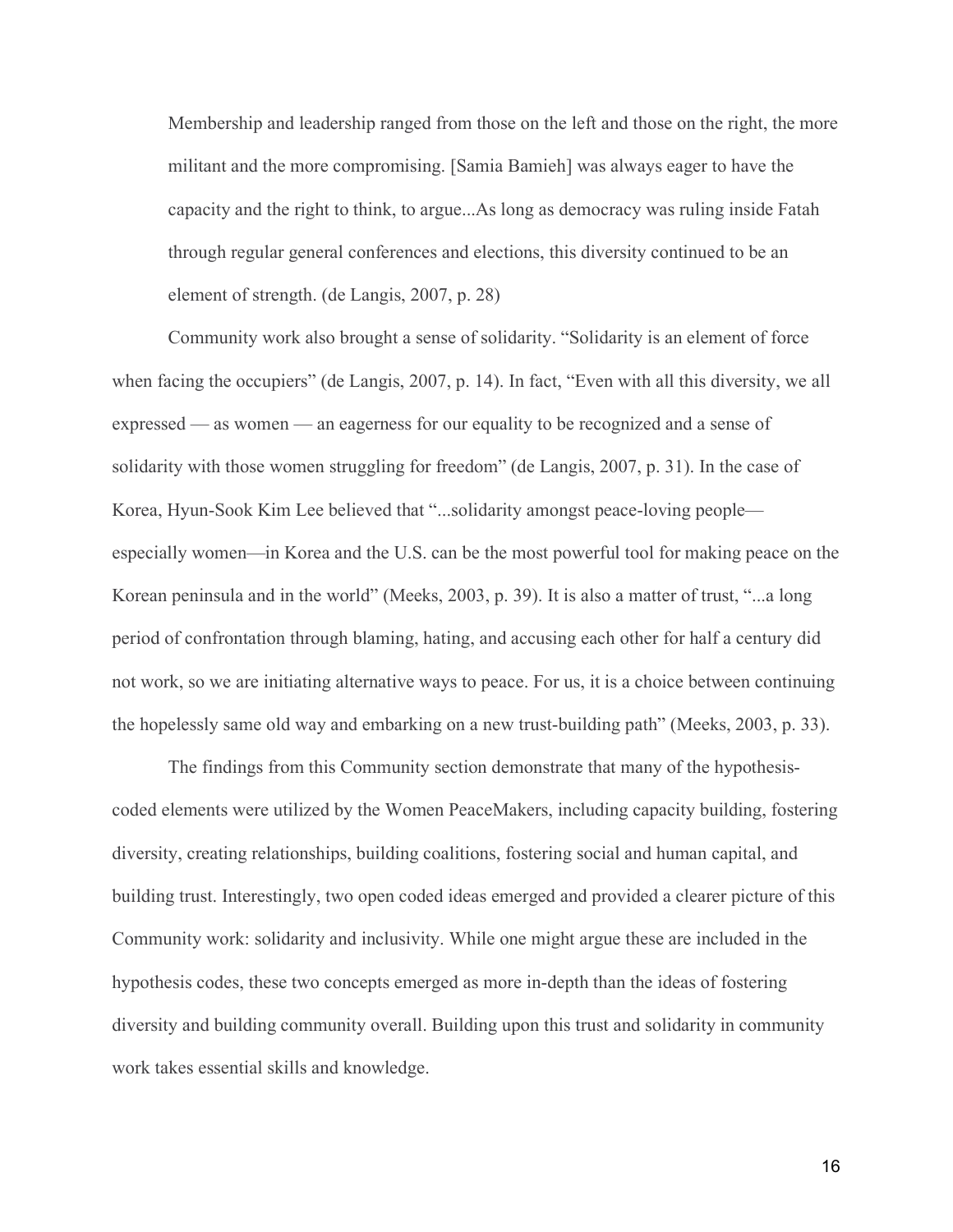# **Knowledge Area**

The Knowledge area focuses on the theories, behaviors, and practices of peace leadership. In multiple ways, the Women PeaceMaker narratives confirmed many of the skills hypothesized within integral peace leadership, including conflict transformation, mediation, negotiation, and reconciliation. The narratives also introduced several additional means for fostering knowledge for peace leadership, particularly by highlighting various forms of direct action, each containing some of the creative strategization and effective structures identified by the hypothesis codes.

In the Knowledge area, the women utilized conflict transformation skills of communication, mediation, negotiation, and reconciliation. These "... strengthen[ed] [their] immediate commitment to developing non-violent ways..." (Ezer, 2005, p. 29) by ""...find[ing] compromise, forgiveness, and peace'" (Farah in Dyck, 2003, p. 19). Skills for conflict transformation include "...voices from the ground entering the dialogue…" (Batanda, 2006, p. 51) for "...constructive communication between people in violent conflict" (Dyck, 2003, p. 18) to ultimately "...arrive at a peaceful agreement" (Tornquist, 2010, p. 33) through "...listen[ing] carefully to the two positions and discover[ing] that they actually were not irreconcilable…" (Das, 2011, p. 53).

Peace communication was not just for within groups, but also had a more external focus. For some, this was a published newsletter; for others it was attending conferences or giving interviews to share conflict experiences. In Kosovo, photographs were used to demonstrate "The abuses suffered by torture victims...in order to support claims of mass human rights violations in Kosovo" (Batanda, 2006, p. 39). These creative means of communication were a way to share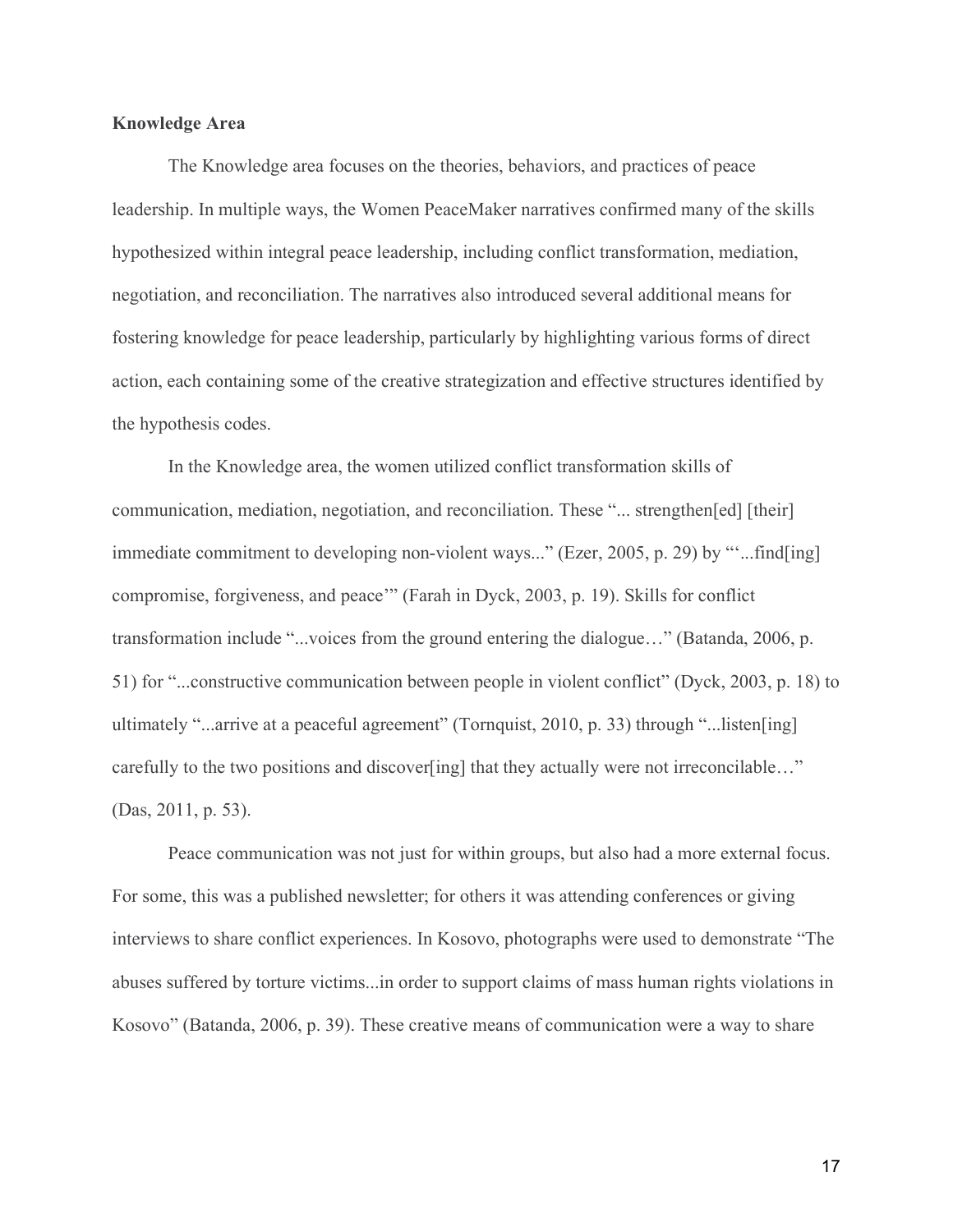about violence and abuses and raise awareness to help bring peace to the women's communities and countries.

Another conflict transformation skill is mediation, which for many of the women was based on indigenous or local practices. As an example, in Somalia, mediation required the skills to "...allot the same amount of time to each person who wanted to speak, listen to each participant, and prohibit all violence in word or deed; the overarching rule was respect for each person" (Dyck, 2003, p. 18). Related to mediation was negotiation, which occurred in smallscale spaces within communities and on a grander scale, which included "...bring[ing] women and women's perspectives to the negotiating table" (de Langis, 2007, p. 69) as "Women have earned this space at the table through their significant contributions over the years in developing alternative models of political dialogue and engaging in peacemaking efforts" (de Langis, 2007, p. 69). Finally, in terms of conflict transformation skills, the narratives revealed the importance of reconciliation, as bringing people together was essential for progress, "'We had enough war, enough blaming each other, enough of hating each other for over half a century. We just embarked on a new initiative to change from hating and bullying to reconciliation and engagement'" (Lee in Meeks, 2003, p. 28).

The narratives provided added understanding to integral peace leadership in demonstrating specific types of peacebuilding practices, augmenting the peacebuilding hypothesis code. These specific peacebuilding actions include the use of direct action, such as demonstrations, boycotts, protests, strikes, rallies, signature collection, and other subversive endeavors; peace education and skills training; and the creation of microfinance programs. Many of these direct actions could be classified with the hypothesis codes of creative strategization and creative effective structures, although the specifics in each are important to note. Direct action in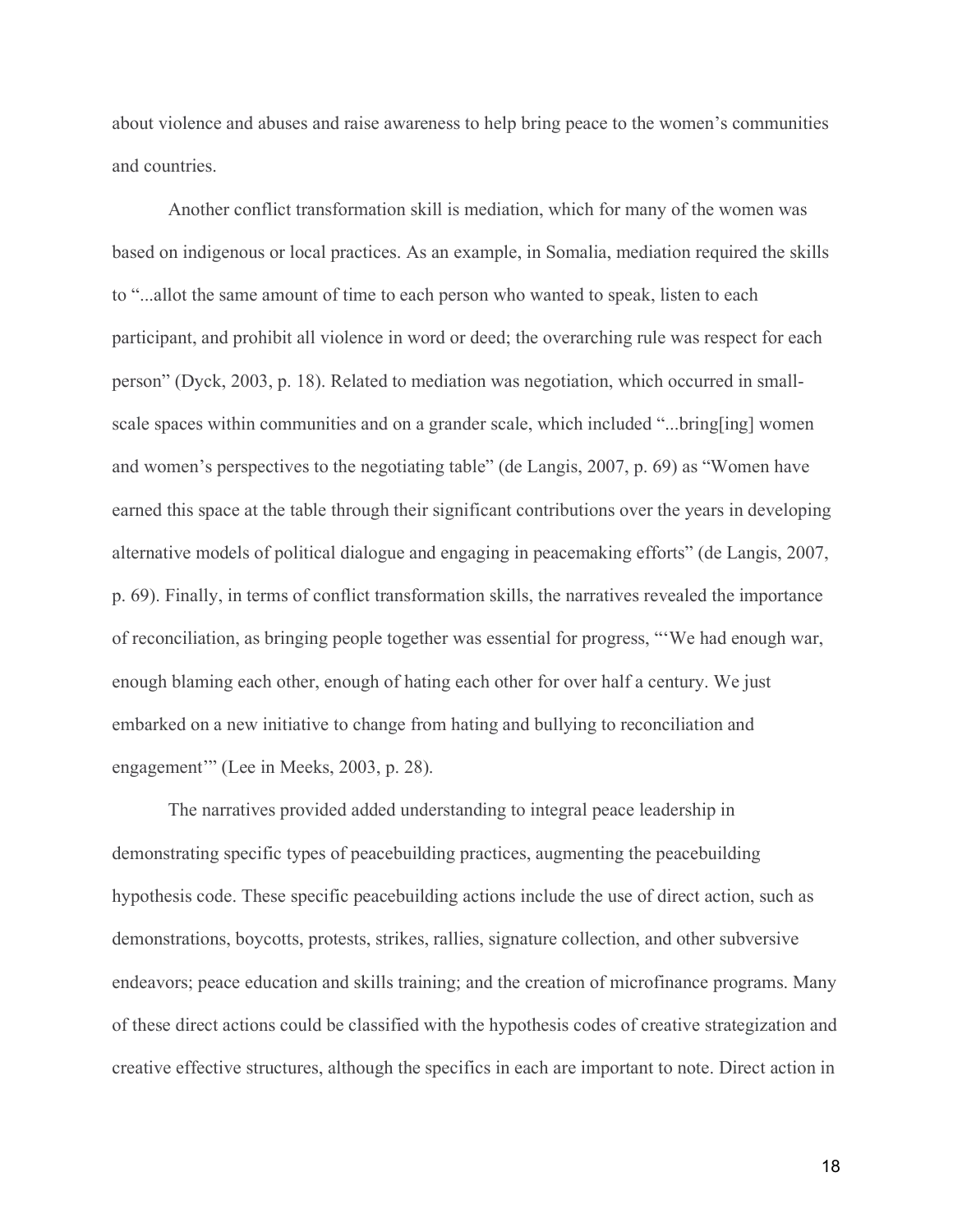Palestine was a "'New means of non-violent civil disobedience..." (Bamieh in de Langis, 2007, p. 64). "People attended peaceful demonstrations against the military in their towns and villages, set up strikes against Israeli businesses, and everyone refused to pay taxes to the Israeli civil administration" (de Langis, 2007, p. 48). "Focusing primarily on large-scale civil disobedience, the uprising engaged all sectors of Palestinian society — young and old, men and women — and changed the center of the resistance from the Diaspora to the territory itself" (de Langis, 2007, p. 46). Strikes were also used by Olenka Ochoa in Peru (Morales-Egan, 2008) and rallies were a common practice for Manjula Pradeep in India (Choi, 2011).

Additional direct action included peace education and skills training. Peace education programs for both children and adults ranged from formal schooling to programs that challenged much of the violence experienced in the women's countries. For example, in Cambodia, "As a teacher, Thavory knew that most of her students were already exposed to violence in their houses and neighborhoods, so she taught by using more creative ways, such as singing, telling jokes in class, and playing educational games to explain difficult topics" (Ezer, 2005, p. 33). This education was important as "'Sustainable peace must be built on a bedrock of quality basic education for all Children'" (Thorpe in McIntyre, 2004, p. 28). Similarly, skills training programs "… were intended to empower people" (Das, 2011, p. 45). In many of the countries, these programs covered similar skills such as "tailoring, sewing, [and] computer study'" (Farah in Dyck, 2003, p. 14). Many of these programs in various countries focused on "training women leaders who would bring about social change and create a new women's movement" (Meeks, 2003, p. 17).

Another form of direct action was microfinance programs. These programs were "seen as part of the resistance: growing women's capacity to contribute to what was called the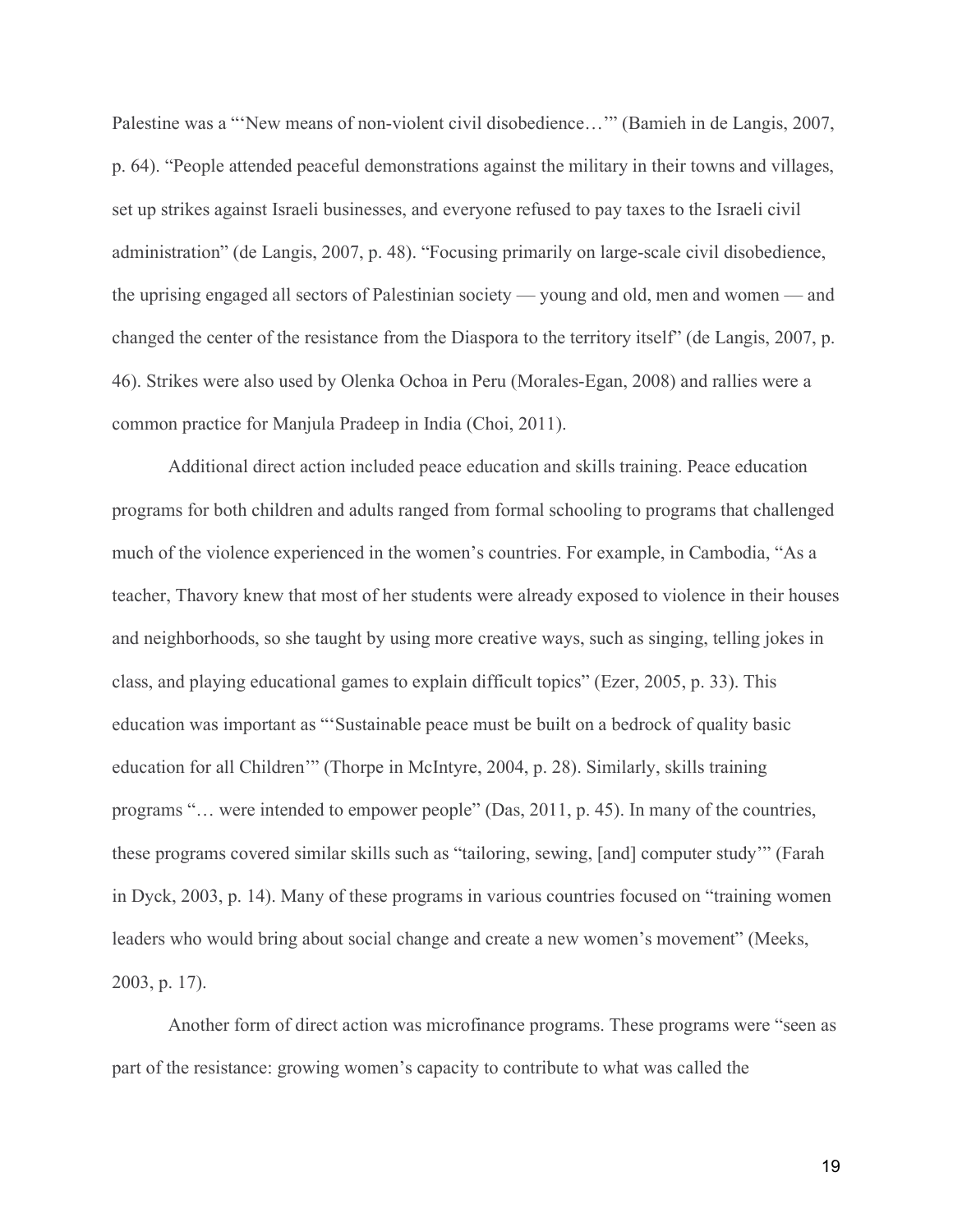'steadfastness' of the national movement" (de Langis, 2007, p. 47). These opportunities provided funding for a woman to "'take the money and buy what she needs to get her business started. And next week, it will be another woman's turn to receive the money. This is how we can support each other and empower ourselves'" (Lochodo in Tornquist, 2010, p. 25).

Ultimately, Claudette Werleigh summarized many of the practices and skills that enhanced the work of peace leadership in the Knowledge area when she told herself "'As long as there are violent conflicts, as long as people die from the deliberate actions of others, conflict transformation, reconciliation and peacebuilding will remain relevant...'" (Werleigh in Das, 2011, p. 60). The narratives of the Women PeaceMakers demonstrated that these Knowledge area skills and practices were essential for their peace leadership work, confirming the hypothesis codes of nonviolence, effective dialogue and communication, negotiation, mediation, reconciliation, and conflict transformation. Also, while confirming the hypothesis codes of peacebuilding, creative strategization, and creating effective structures, open coding revealed important specificity and nuance in the types of direct practices in which women engaged to make change at local levels, but also on a larger scale as seen in the final area of Environment.

# **Environment Area**

The Environment area is where peace leadership works toward structural and systemic change. The narratives confirmed the Environment area of peace leadership, particularly the shifting of societal and structural norms, challenging corruption, and focusing on advocacy and activism work. They enhanced the learning in this area by offering some detailed examples of how these areas function in the women's postconflict contexts.

In the Environment area, work such as shifting "…mindsets, social structures, and political systems so human rights would be respected" (Das, 2011, p. 56) was seen as important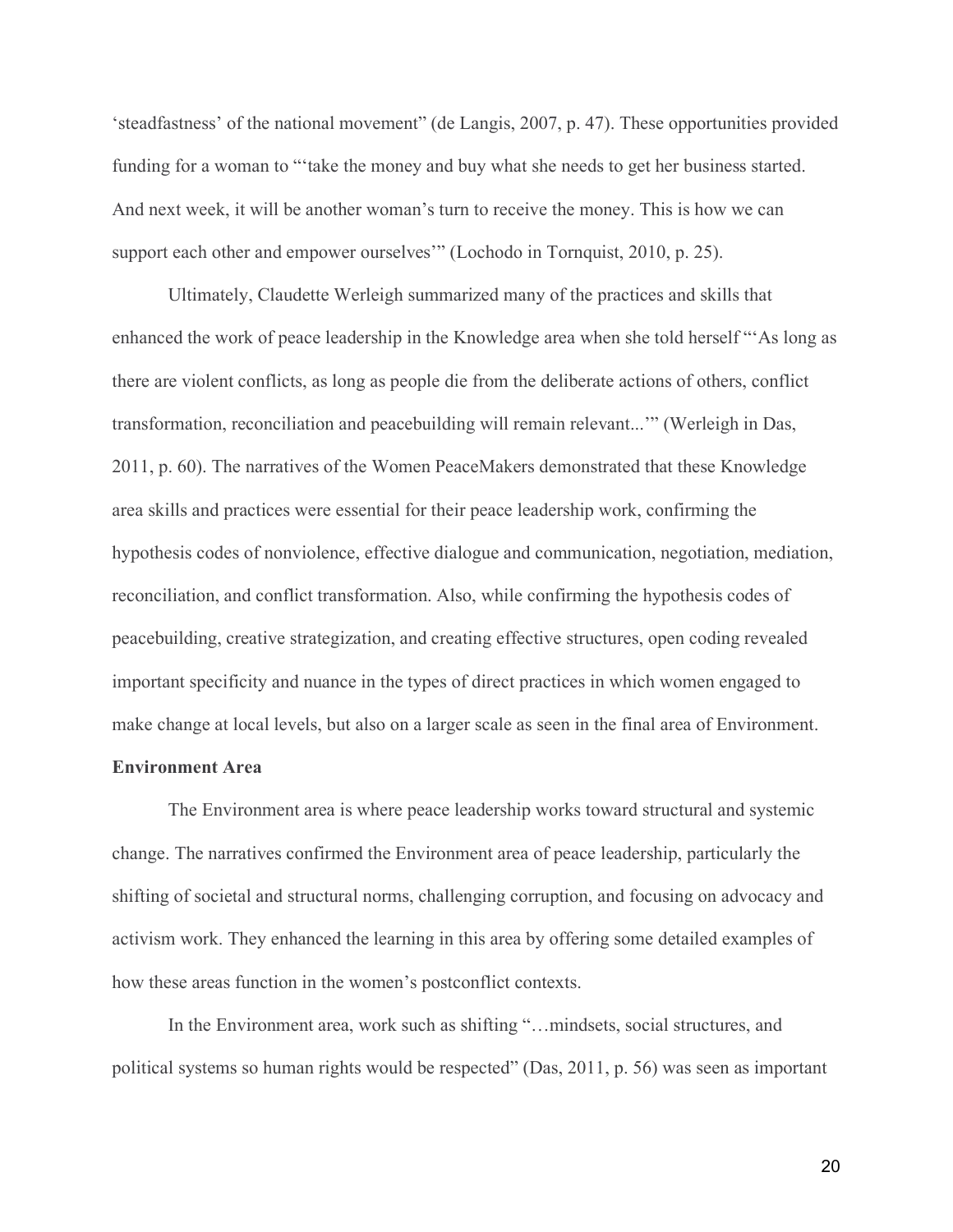because peace work "can't be isolated from the social context" (Meeks, 2003, p. 23). Strengthening governmental systems is part of the work of creating a culture of peace, "... Building a state based on strong institutions, good governance, the rule of law and equal human rights, while moving forward to reach a just peace" (de Langis, 2007, p. 60). It was essential to "build institutions of integrity" (McIntyre, 2004, p. 27) where "Governance will be based on principles of social justice, equality, and nondiscrimination in public rights of men or women, on grounds of race, religion, color or sex, and the aegis of the constitution which ensures the rule of law and an independent judiciary" (de Langis, 2007, p. 48). This was particularly important, as the Women PeaceMakers worked to intentionally include women in positions of power and authority in these national governmental structures, such as in Kenya where Sarah Akoru Lochodo was "challenging expectations for chieftaincy leadership… 'I want them to be surprised when they see that it is a woman [chief] that is coming to address them'" (Lochodo in Tornquist, 2010, p. 32).

The narratives also revealed that part of this work was stopping ongoing corruption. For example, in Haiti, "Corruption and favoritism had long hijacked all democratic growth. And human rights violations occurred here, there and everywhere" (Das, 2011, p. 56). In India, leaders were often corrupt, "taking money from politicians or influential families in order to sway their communities. They rarely stood as the moral guardians or true representatives of their castes, as they were supposed to" (Choi, 2011, p. 20). Challenging corruption was important because "…real peace will not come… until issues such as institutional corruption and widespread poverty are acknowledged" (McIntyre, 2004, p. 27).

Challenging these governmental systems would also provide space to build new, peaceful means of interaction in the Women PeaceMaker's countries. These peaceful practices would be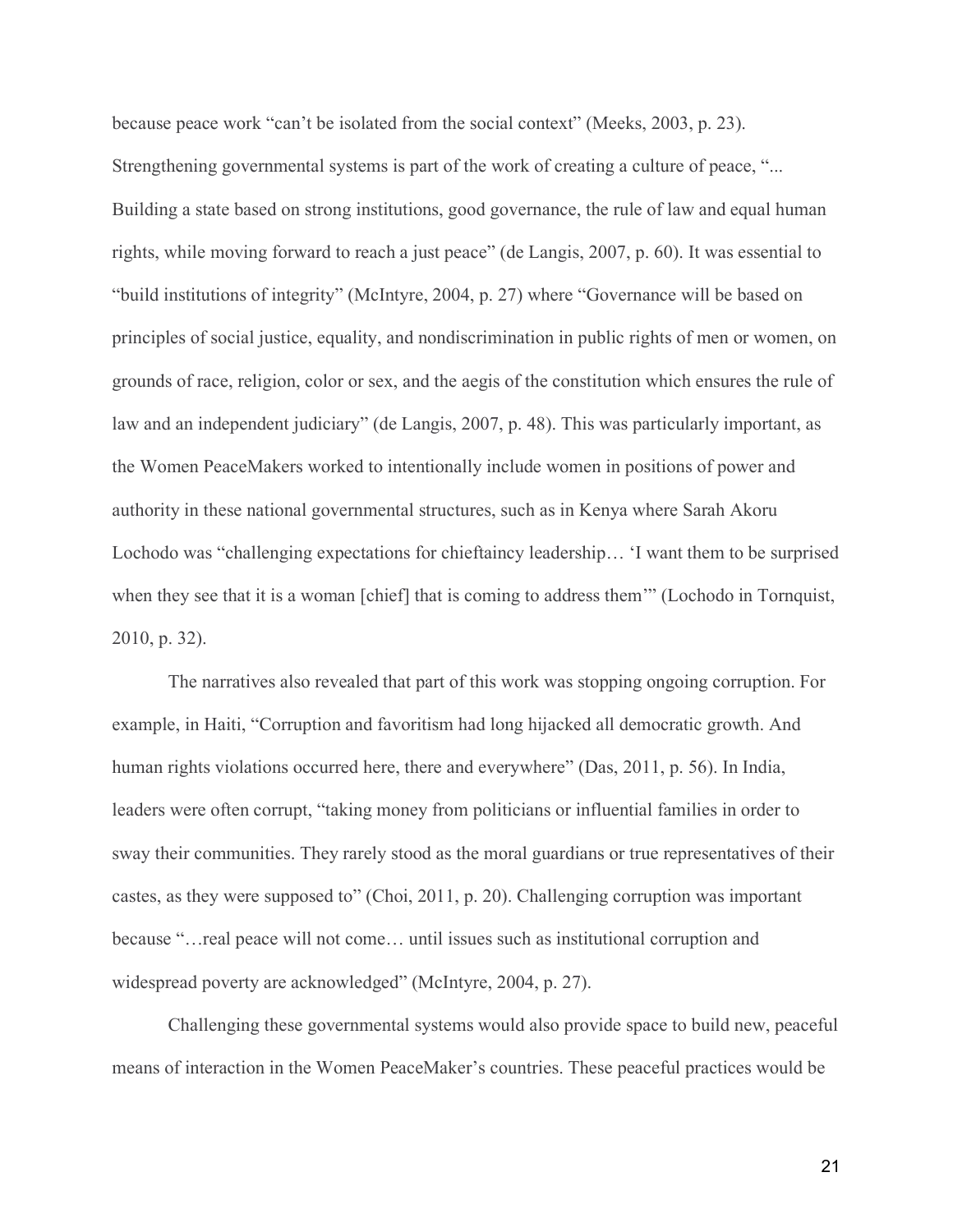rooted in human rights, justice, and freedom. "…Women, when talking about peace, link it to justice and the respect of human rights. They also translate their positions into very concrete actions or steps" (de Langis, 2007, p. 52). Ultimately, "'The most important thing is freedom, meaning the possibility of a person to live the life she or he wants, freedom as a citizen to be treated equally by law no matter his or her nationality, religion, or race'" (Batanda, 2006, p. 58). "As we are trying to build peace, we cannot build our institutions in isolation of these structures that keep people in poverty. You can't talk to someone about peace if they are hungry, if their children can't go to school" (McIntyre, 2004, p. 27).

The narratives also discussed how the women worked to achieve the structural and systems change by using advocacy and activism at the international level. This involved sharing the stories of conflict with the larger world as a way to "… rais[e] awareness and interest in the public when one wants an end to human rights violations" (Das, 2011, p. 61). For example, Hyun-Sook Lee Kim of South Korea "belie[ved] that solidarity amongst peace-loving people...can be the most powerful tool for making peace on the Korean peninsula and in the world, and that track two diplomacy should be intensified to change foreign policies of governments toward peace" (Meeks, 2003, p. 39).

The women were able to bring this solidarity by building international networks, particularly among women, as "…the constructive power of establishing an international women's network… 'is one straight way to peace'" (Ezer, 2005, p. 38). Networks demonstrated that they "…were not isolated from the world women's movement" (de Langis, 2007, p. 31) and that "…the experiences in one part of the globe could be useful for others" (Das, 2011, p. 60). "Mobilizing women for a platform of change" (de Langis, 2007, p. 29) became essential because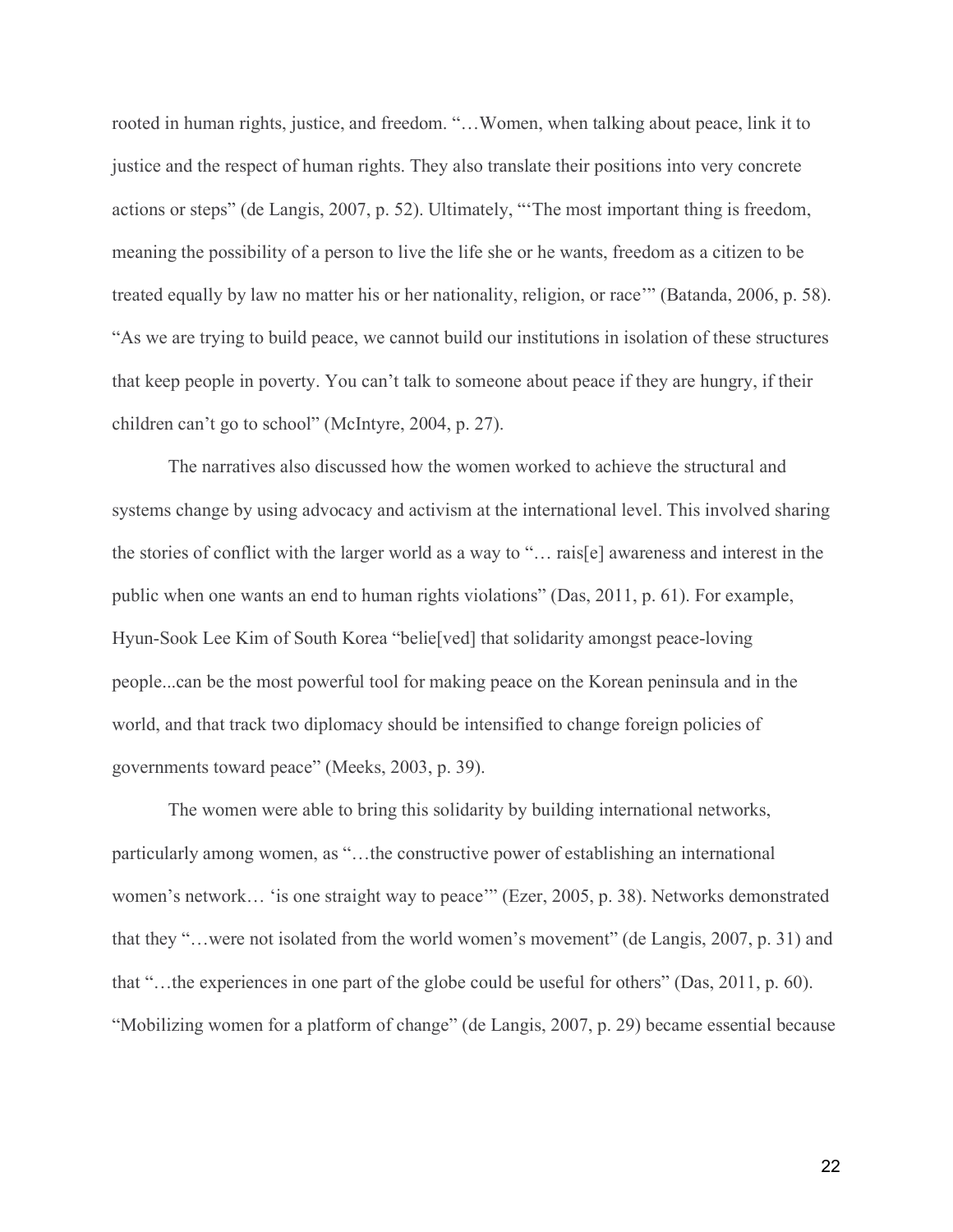"...the international community [can] decide to make a difference and solve the conflict" (de Langis, 2007, p. 30).

In many cases, the Women PeaceMakers' efforts did lead to international involvement for humanitarian assistance, including the women being appointed to international posts and procuring funds and support to the peacebuilding efforts. For example, "Because [Christiana Thorpe] was Minister of Education [in Sierra Leone], she was able to contact the United Nations Children's Fund (UNICEF) to ask for assistance in setting up schools in the displaced camps... [and] another international NGO, Plan International ... providentled educational materials, as well as cooking utensils and appliances, so that the children could be fed at school (McIntyre, 2004, p. 13). Similarly, Zahra Ugas Farah worked to gain credibility so that once she was appointed deputy head of food distribution, she was working directly with the World Food Program (Dyck, 2003).

Whether working to shift national or international structures to focus on peace, the women's narrative demonstrated the need "…to act now. You cannot wait to make a change. Immediate response is the only response" (Morales-Egan, 2008, p. 44). This work moved the women toward "... a common vision: End the conflict on the basis of justice and dignity for all" (de Langis, 2007, p. 69). The Environment skills and practices the women demonstrated were each contained in the hypothesis codes of nonviolent social movements, creating a culture of peace, activism and advocacy, shifting systems and structures, and networked and distributed leadership. These narratives, however, provided additional detail to these concepts, including strong notions of good governance and challenging corruption.

Taken together, it is clear that each woman, as cited in each section above, engaged in each area of integral peace leadership. The narratives helped inform integral peace leadership by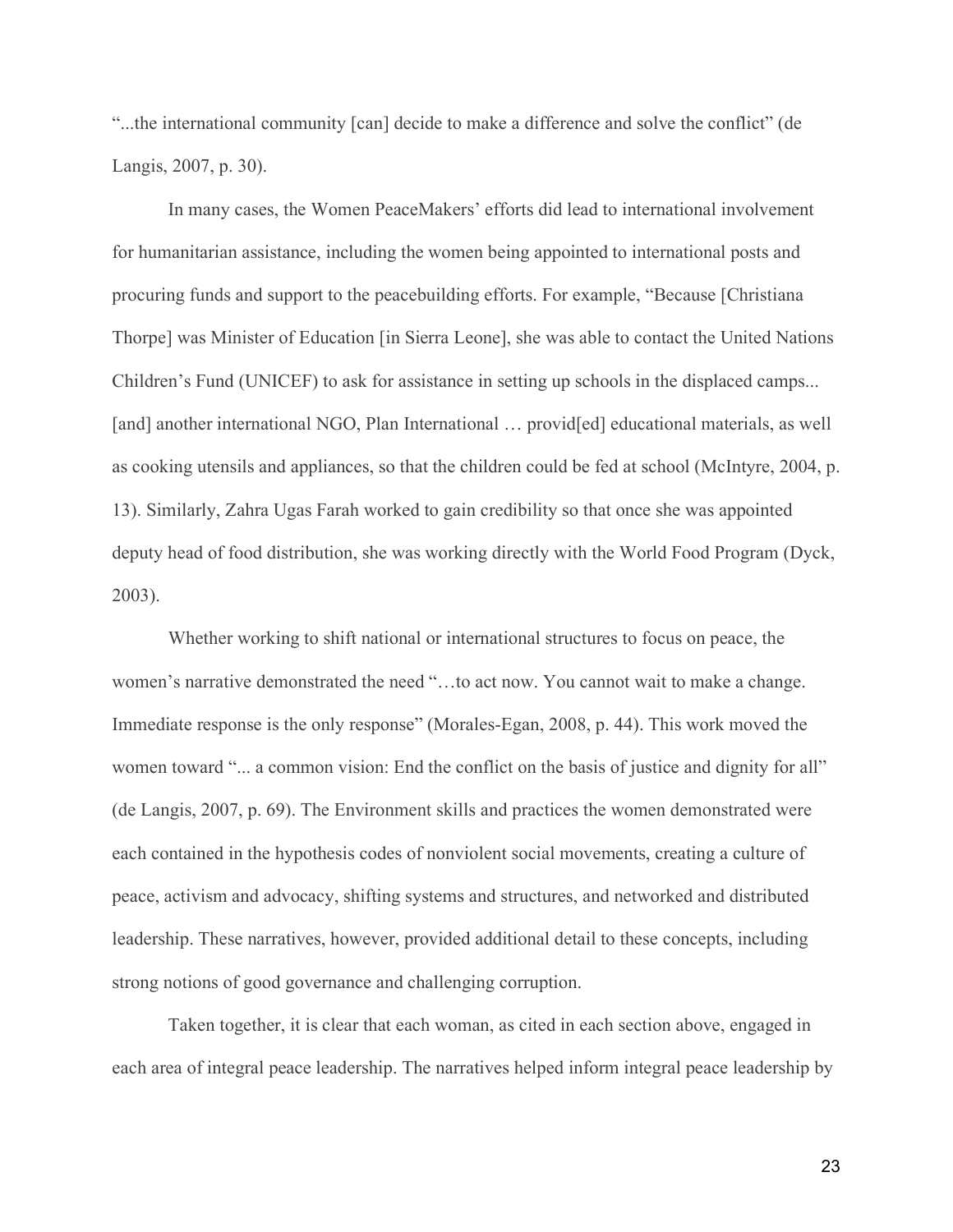confirming and disconfirming the proposed concepts, as seen below in Figure 3. In the area of Innerwork, five of nine concepts were clearly demonstrated within the narratives and one additional concept, a sense of purpose and motivation, was determined. In Community, six of the eight concepts were seen in the narratives and two additional concepts, solidarity and inclusion, were revealed. For the Knowledge area, nine of the twelve areas were confirmed, with additional specifics added to the area of peacebuilding. Finally, in the area of Environment, five of the six concepts appeared in the narratives, with the addition of specifics such as good governance and challenging corruption. In the following section, the findings from the Women PeaceMakers narratives will be discussed in more detail.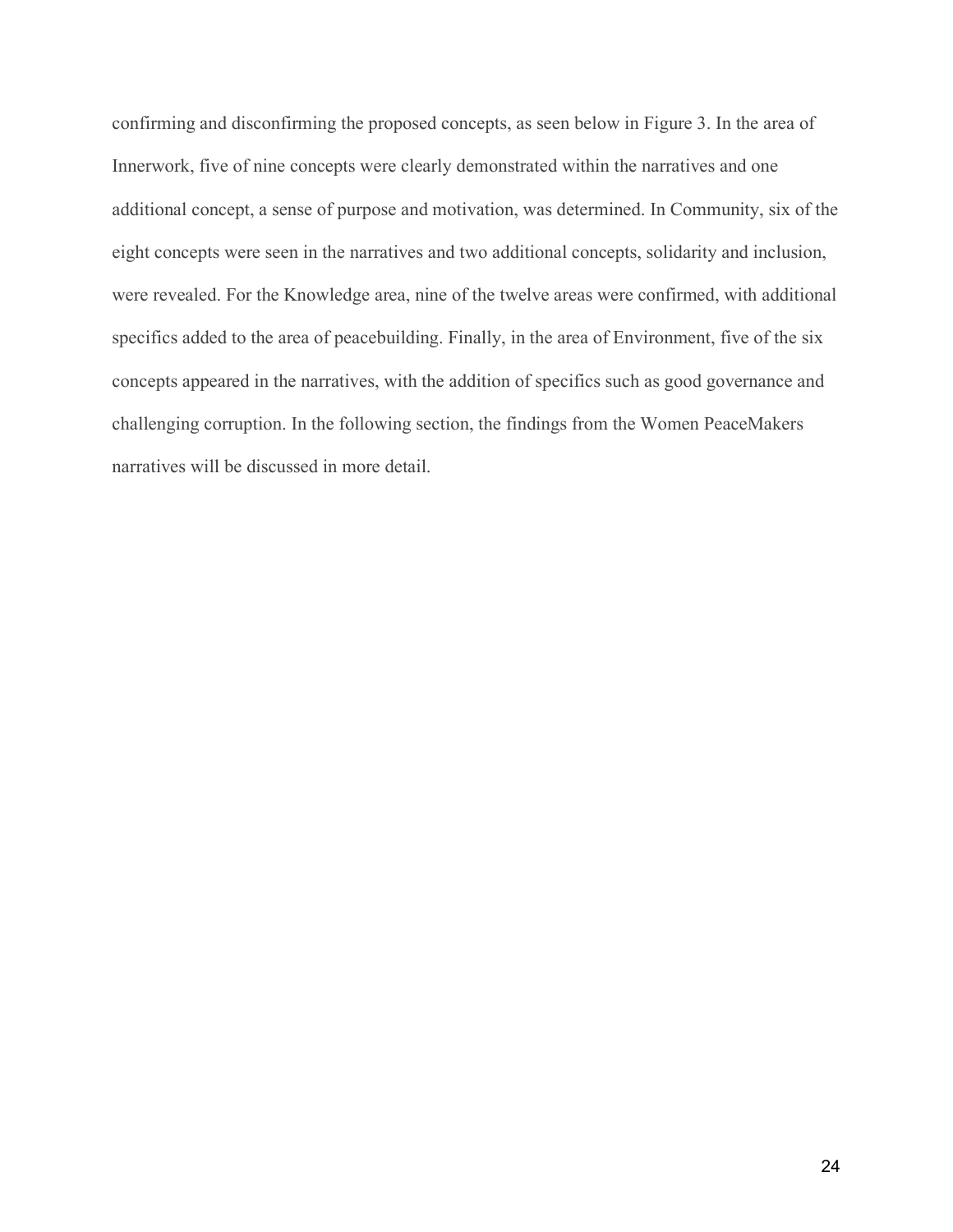# **Figure 3**

*Integral Peace Leadership concepts within the Women PeaceMaker Narratives*



*Note.* Confirmed concepts are bolded. Emergent concepts are italicized.

## **Discussion**

This deductive qualitative analysis study set out to more fully understand the presence of integral peace leadership in the lives and narratives of 10 Women PeaceMakers. Twenty-five of the 35 hypothesis codes were present in the narratives, with an additional six open codes emerging as relevant to the women's peace leadership work. In addition, each narrative demonstrated that these Women PeaceMakers utilized skills and practices in each of the four quadrants, indicating that effective peace leadership may occur when all four quadrants are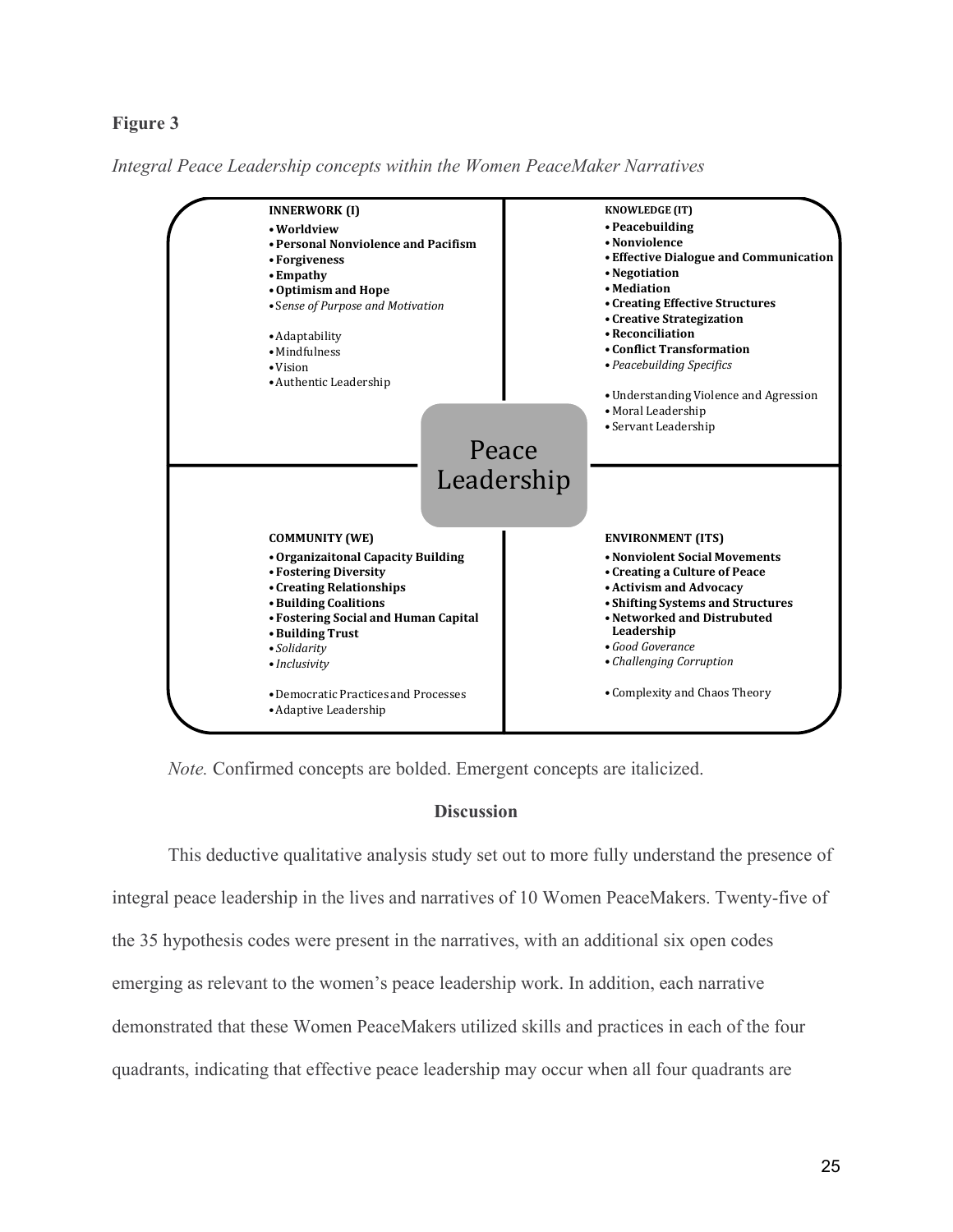present, rather than operating in isolation or missing quadrants. This discussion section will share lessons learned from each area, while also discussing the interrelated ideas and nature of integral peace leadership, and areas of further research.

The Women PeaceMaker narratives offered insight into the Innerwork area of integral peace leadership by confirming five of the hypothesis codes and adding a sixth concept through open coding. Confirmed were the importance of awareness of self and diverse worldviews and the importance of hope, courage, empathy, and forgiveness. The narratives provided additional insight into the ideas of integral peace leadership by demonstrating the importance of purpose and motivation in peace leadership work. In fact, women often began their efforts in peace leadership to respond to a threat or fear or to challenge the status quo. The findings indicate that there is often a catalyst for engagement, which builds the skills and practices of Innerwork. Many people have stories and motivations that bring them into their work; Women PeaceMakers are no different. They excel in their desire to understand others, forgive them, and work on their own practices. They are hopeful for the future and engaged in the work to help build peaceful communities and societies.

For the integral peace leadership area of Community, the Women PeaceMaker narratives confirmed six hypothesis codes and added two additional concepts through open coding. Narratives revealed that the women organized diverse groups by building coalitions and relationships that fostered social and human capital. They went door to door connecting people and convincing groups to work together; often serving as bridge builders. Two key concepts that emerged from the narratives are the notion of inclusivity and solidarity as tools for strengthening community. The narratives demonstrated that it was important to move past blame and choose to come together and build trust. Ultimately, this area of integral peace leadership demonstrated the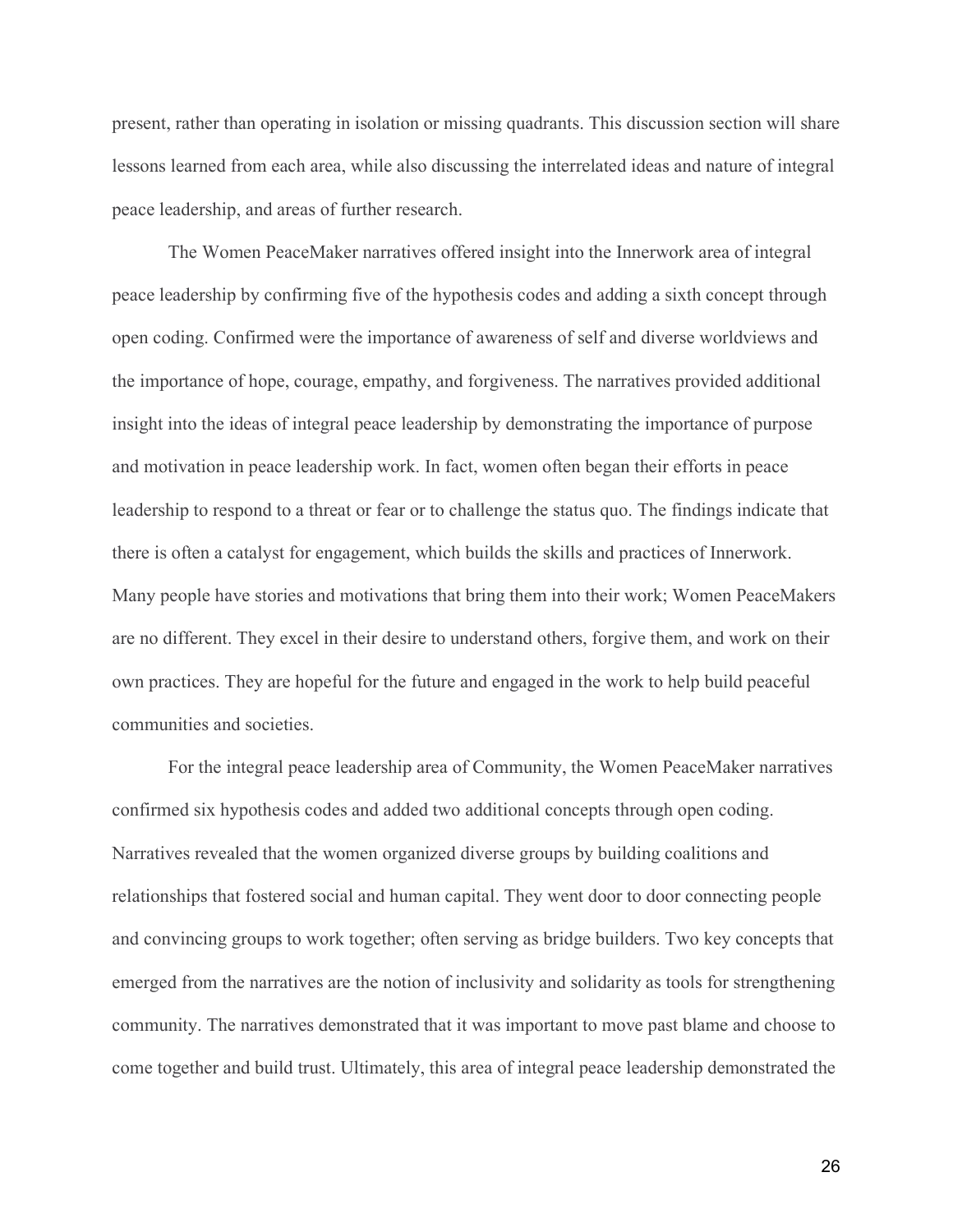value of creating a deeper sense of making space for like-minded and opposed communities to come together in a meaningful way to work toward a common goal.

The Women PeaceMakers narratives also confirmed eight hypothesis codes in the Knowledge area of integral peace leadership and added a concept through open coding. The ideas of nonviolence, creative strategization, effective communication, conflict transformation, mediation, negotiation, and reconciliation were all present in the peacebuilding contexts of the women. These narratives provided an additional detail in discussing particular direct actions that were present in the women's contexts through demonstrations, boycotts, protests, strikes, rallies, signature collection, other subversive endeavors, peace education, skills-building training, microfinance programs, and peace communication play in the enactment of peace leadership. The narratives demonstrated the importance of providing nonviolent spaces for education, communication within and among groups, and various conflict transformation skills that promote peaceful development within their communities and society.

Finally, in the Environment area of integral peace leadership, five concepts were confirmed via hypothesis coding, with the addition of two concepts emerging from open coding. The narratives confirmed the ideas of peace leadership working at shifting systems and structures creating a culture of peace, engaging in broader nonviolence movements, leading within networks, and engaging in advocacy and activism. Where the narratives added to Environment area was by discussing creating good governance and challenging corruption. This area demonstrated the importance of shifting societal and structural norms and working with international networks and groups to raise awareness and provide opportunities for peaceful, systemic change. The women's experiences showed the importance of engaging with the larger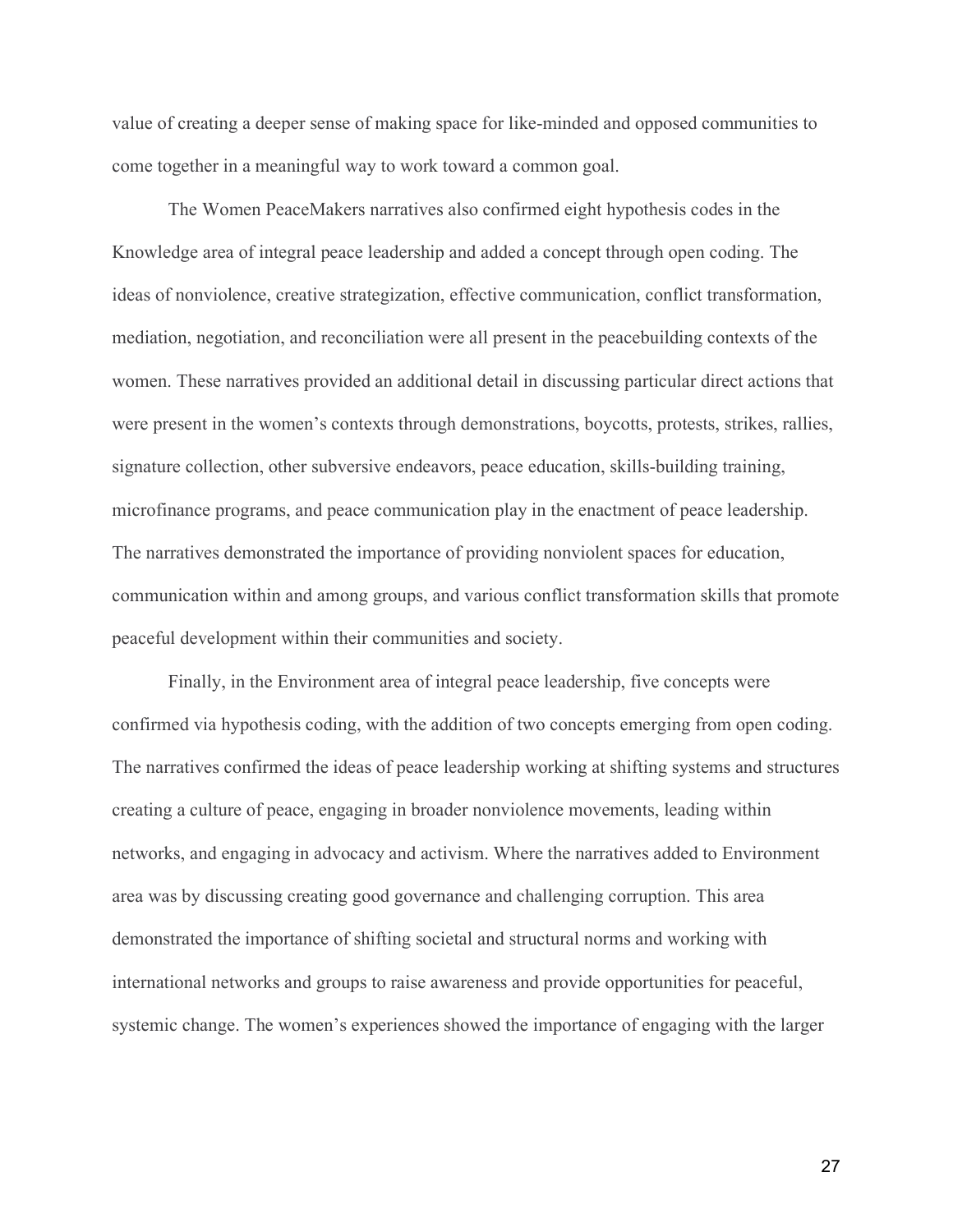systems surrounding their own context and showed the value of challenging the status quo and building structures that reflect the desired peaceful and nonviolent culture.

This study also provided opportunity for further exploration of the concepts of integral peace leadership, as some hypothesis concepts did not appear in the narratives. In the Innerwork area, the presence of adaptability, mindfulness, vision, and authenticity were not clearly identified. In the Community area, democratic practices and processes and adaptive leadership were not overtly stated. In the Knowledge area, understanding violence and aggression, moral leadership, servant leadership, and creating effective structures were also not clearly discussed. Finally, in the Environment area, concepts around chaos and complexity theory were not present. The lack of these concepts is important to note as integral peace leadership is further defined and refined. Additional research is needed to offer additional disconfirming evidence of these practices, as the analysis of 10 narratives is not enough to negate these practices from the overall understanding of integral peace leadership.

#### **Implications and Conclusions**

These selected Women PeaceMaker narratives point to how integral peace leadership manifests in the important work of women peacebuilders. Findings demonstrated that each of the women utilized skills and practices from each area of integral peace leadership. As with Wilber's (2000) model, the narratives demonstrate that there may also be a holonic nature present in integral peace leadership with values seen not only in each of the individual areas, but also in all areas being present together. Therefore, it can be argued that there is value in focusing on each quadrant both individually and collectively to make peace.

This study, however, is just the first of its kind. As it examines only 10 narratives written from 2003-2011, additional exploration of the concepts of integral peace leadership is needed.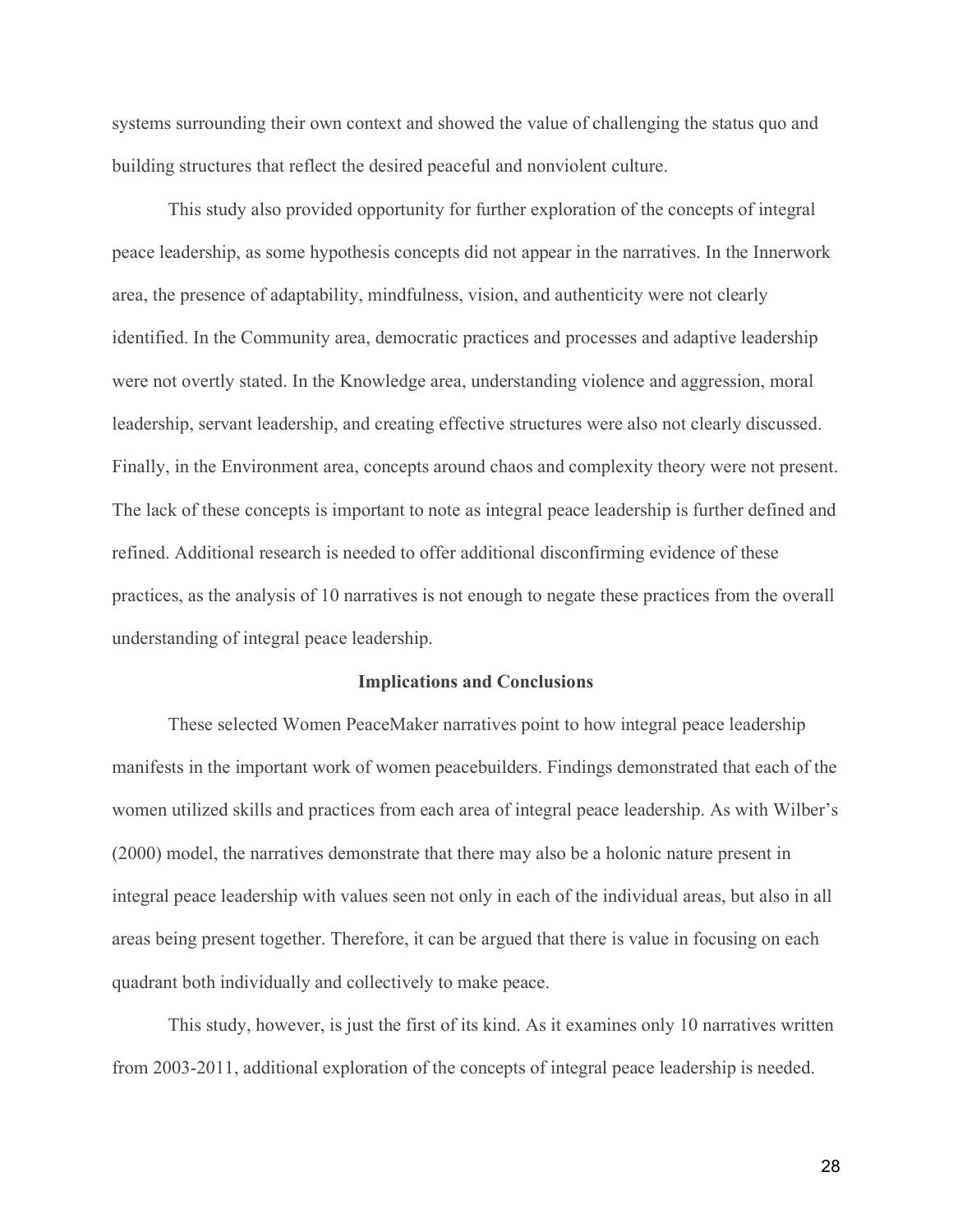Also, these narratives focused only on the efforts of women engaged in peace leadership and therefore may speak to only a portion of global peace leadership work. In addition, these Women PeaceMakers were selected to participate in a semester-long program and therefore were able to uproot their lives for several months. This was a pilot study and therefore sets the stage for additional work. It would be beneficial to analyze each of the 48 narratives and look for additional participants or documents focused on peace leadership to further the understanding of integral peace leadership. There are some implications and lessons learned that are important to detail here.

# **Integral Peace Leadership**

This study provided insight into the field of peace leadership by offering both confirming and disconfirming evidence to the concepts proposed in integral peace leadership. As an intimate relationship between theory and practice is essential, this study utilizes the practice of women peace leaders to enhance and refine the notions of integral peace leadership. This study is one step in defining and refining integral peace leadership; as aforementioned, additional studies are required to further understand it in action.

# **Peace Leadership in Action**

This study demonstrated that the women engaged, in some capacity, with each of the four areas of integral peace leadership. This provides practical implications for those involved in peace leadership work. While there is no formula for the "right" amount of work in each area, or the specific types of work with which to engage, evidence points out that engaging in work in each area can lead to successful peace leadership efforts. Therefore, those who wish to practice peace leadership or teach and train on these issues may consider the value of looking to work within Innerwork, Community, Knowledge, and Environment as a way to focus these efforts. As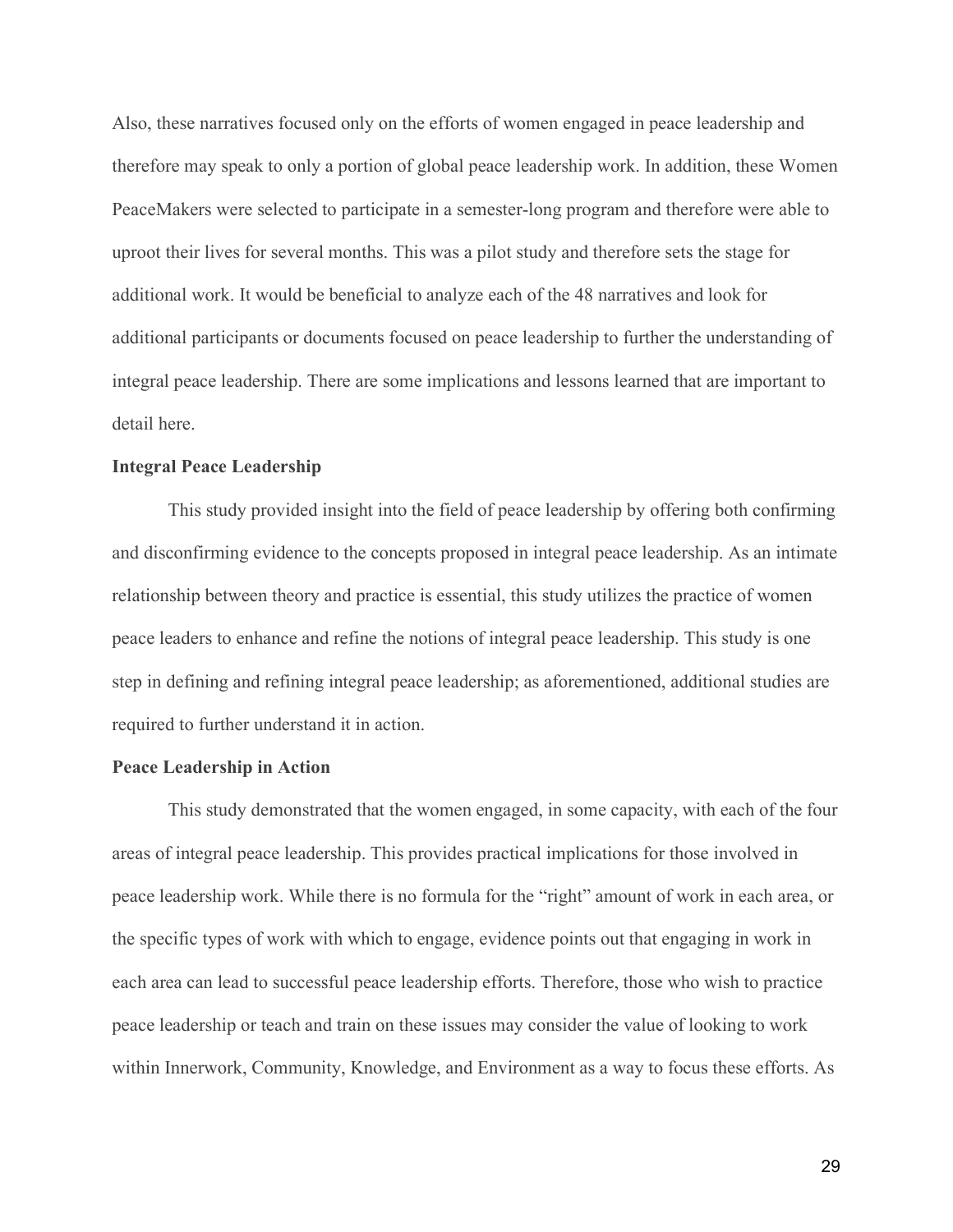discussed above, many of the individual concepts of integral peace leadership are not new ideas; rather their alignment within the integral framework provides an opportunity to organize thinking and action for peace leadership. Therefore, integral peace leadership is an exciting opportunity to focus on the work that individuals, groups, communities, and societies can do to both challenge violence and aggression and build equitable, just structures and systems.

#### **References**

- Adler, N. J. (1998). Societal leadership: the wisdom of peace. In S. Srivastva & D. L. Cooperrider (Eds.), *Organizational change and executive wisdom* (pp. 205-221). The New Lexington Press.
- Amaladas, S. (2018). The intentional leadership of Mohandas Gandhi. In S. Amaladas & S. Byrne (Eds.), *Peace leadership: The quest for connectedness* (pp. 46-61)*.* Routledge.
- Batanda, J. (2006). Seeking freedom amid ruins: A Narrative of the life and work of Shukrije Gashi of Kosovo. *Women PeaceMakers Program*. University of San Diego.
- Berkley, L. A. & Lackovich-Van Gorp, A. (2015). Female leadership for peace and human security: Case study of Israel/Palestine. In S. R. Madsen, F. W. Ngunjiri, K. A. Longman, & C. Cherrey (Eds.), *Women and leadership around the world* (pp. 23-41). Information Age.
- Boyer, P. (1986). Peace leaders, internationalists, and historians: Some reflections. *Peace and Change, 11*(3-4), 93-104.
- Bridges, D. & Horsfall, D. (2009). Increasing operational effectiveness in UN peacekeeping. *Armed Forces and Society, 36*(1), 120-130.
- Baruch Bush, R. A. & Folger, J. (2004). *The promise of mediation: The transformative approach to conflict* (2nd Ed.). Jossey-Bass.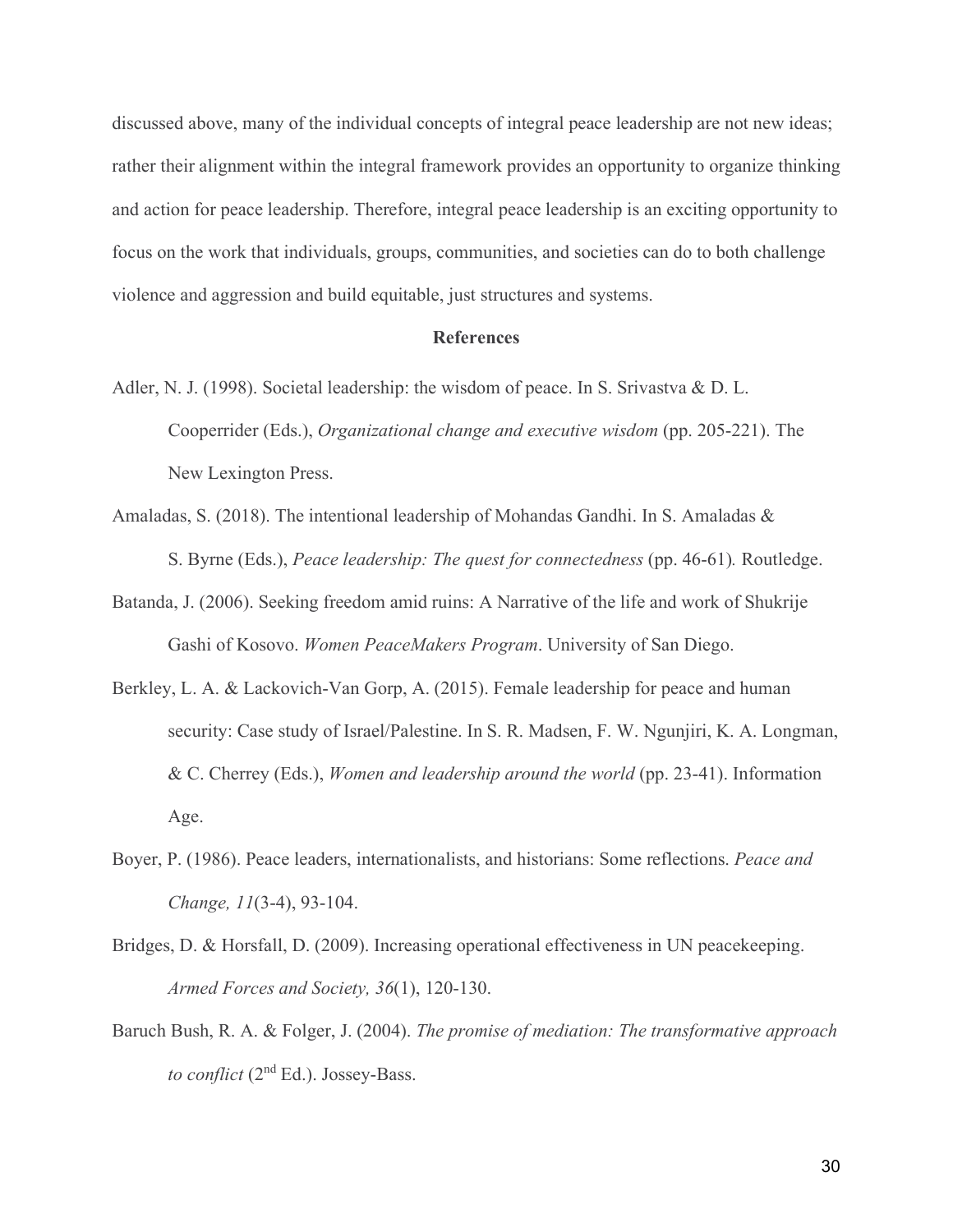- Chappell, P. (2013). *The art of waging peace: A strategic approach to improving our lives and the world*. Prospecta Press.
- Chenoweth, E., & Stephan, M. J. (2011). *Why civil resistance works: The strategic logic of nonviolent conflict*. Columbia University Press.
- Chinn, P. L. & Falk-Rafael, A. (2018). Critical caring as a requisite for peace leadership. In: S. Amaladas & S. Byrne (Eds.), *Peace leadership: The quest for connectedness* (pp.195- 211)*.* Routledge*.*
- Choi, A. S. (2001). Broken can heal: The life and work of Manjula Pradeep of India. *Women PeaceMakers Program*. University of San Diego.
- Christie, D. J. (2006). What is peace psychology the psychology of? *Journal of Social Issues, 62*(1), 1-17.
- Christie, D. J., Tint, B. S., Wagner, R. V., & DuNann Winter, D. (2008) Peace psychology for a peaceful world. *American Psychologist 63(*6), 540-552.
- Das, B. (2011). Building bridges, building peace: The life and work of Claudette Werleigh of Haiti. *Women PeaceMakers Program*. University of San Diego.
- de Langis, T. (2007). "They never left, they never arrived": The life and work of Samia Bamieh of Palestine. *Women PeaceMakers Program*. University of San Diego.
- Diehl, A. B. & Dzubinski, L. (2018). An overview of gender-based leadership barriers. In S. R. Madsen (Ed.). *Handbook of research on gender and leadership* (pp. 271-286)*.* Edward Elgar.
- Dinan, B. A. (2018). Conscious peace leadership: Examining the leadership of Mandela and Sri Aurobindo. In S. Amaladas & S. Byrne (Eds.). *Peace leadership: The quest for connectedness* (pp. 107-121)*.* Routledge*.*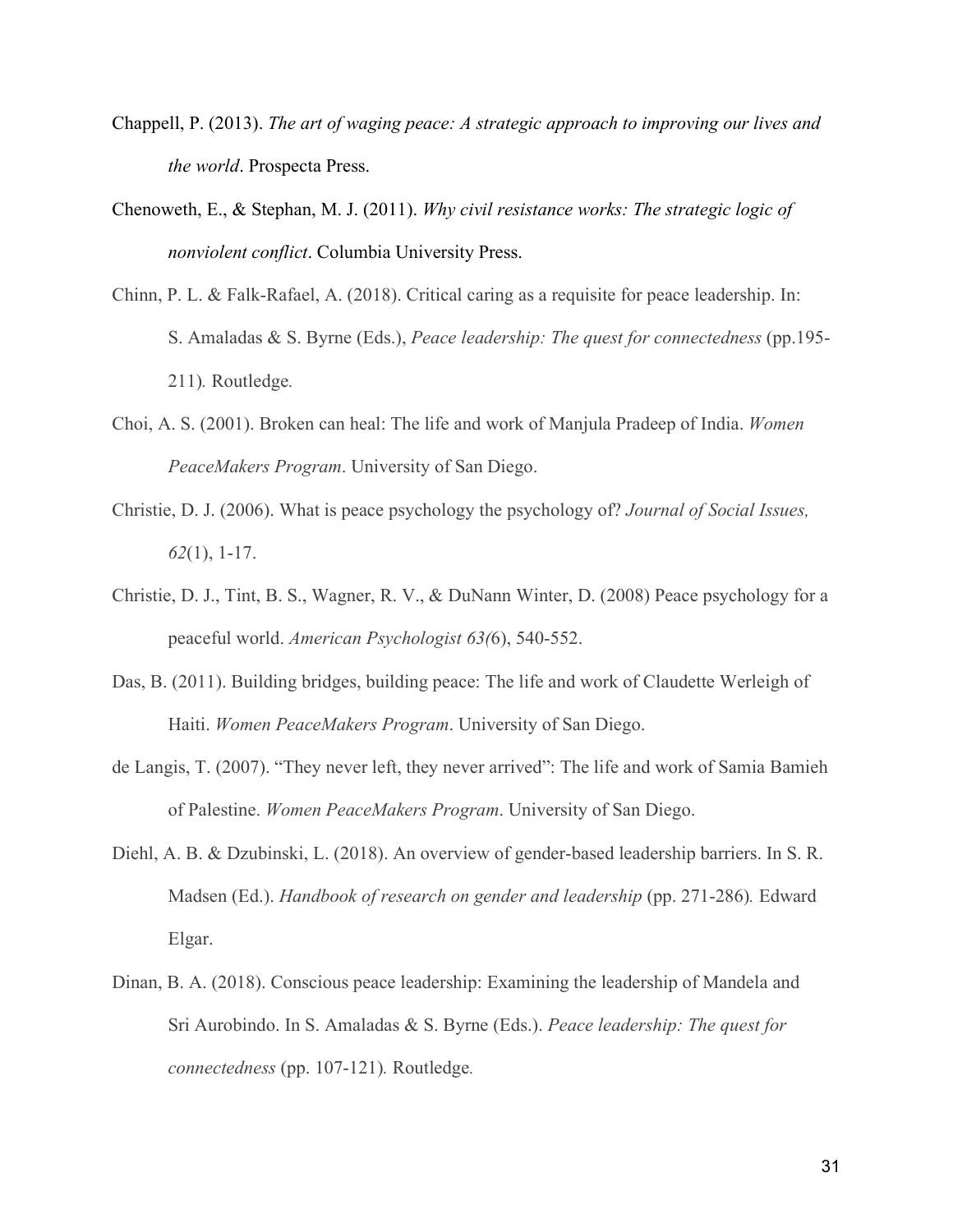- Dyck, C. (2003). Building the base of the community: A narrative of the life and work of Zahra Ugas Farah of Somalia. *Women PeaceMakers Program*. University of San Diego.
- Ely, R. & Rhode, D. (2010). Women and leadership: Defining the challenges. In N. Nohria & R. Khurana (Eds.). *Handbook of leadership theory and practice* (pp. 377-410). Harvard Business Publishing.
- Ezer, O. (2005). Peace between Banyan and Kapok Trees: Untangling Cambodia through Thavory Huot's life story. *Women PeaceMakers Program*. University of San Diego.
- Galtung, J. (1996). *Peace by peaceful means: Peace and conflict, development, and civilization*. Sage.
- Ganz, M. (2010). Leading change: leadership, organization, and social movements. In N. Nohria & R. Khurana (Eds.). *Handbook of leadership theory and practice* (pp. 527-568). Harvard Business Publishing.
- Gilgun, J. F. (2010). A primer on deductive qualitative analysis as theory testing and theory development. *Current Issues in Qualitative Research, 1(*3), 1-6.
- Gilgun, J. F. (2015). *Deductive qualitative analysis as middle ground: Theory-guided qualitative research*. Amazon Online.
- Gilgun, J. F. (2017). *Coding in deductive qualitative analysis and other essays on grounded theory and deductive qualitative research*. Amazon Online.
- Goryunova, E., Scribner, R. T., & Madsen, S. R. (2018). The current status of women leaders worldwide. In S. R. Madsen (Ed.). *Handbook of research on gender and leadership* (pp. 3-23). Edward Elgar.
- Hunt, S. (2005). Moving beyond silence: Women waging peace. In H. Durham & Gurd, T. (Eds.). *Listening to the silences: Women and war* (pp. 251-271)*.* Brill/Nijhoff.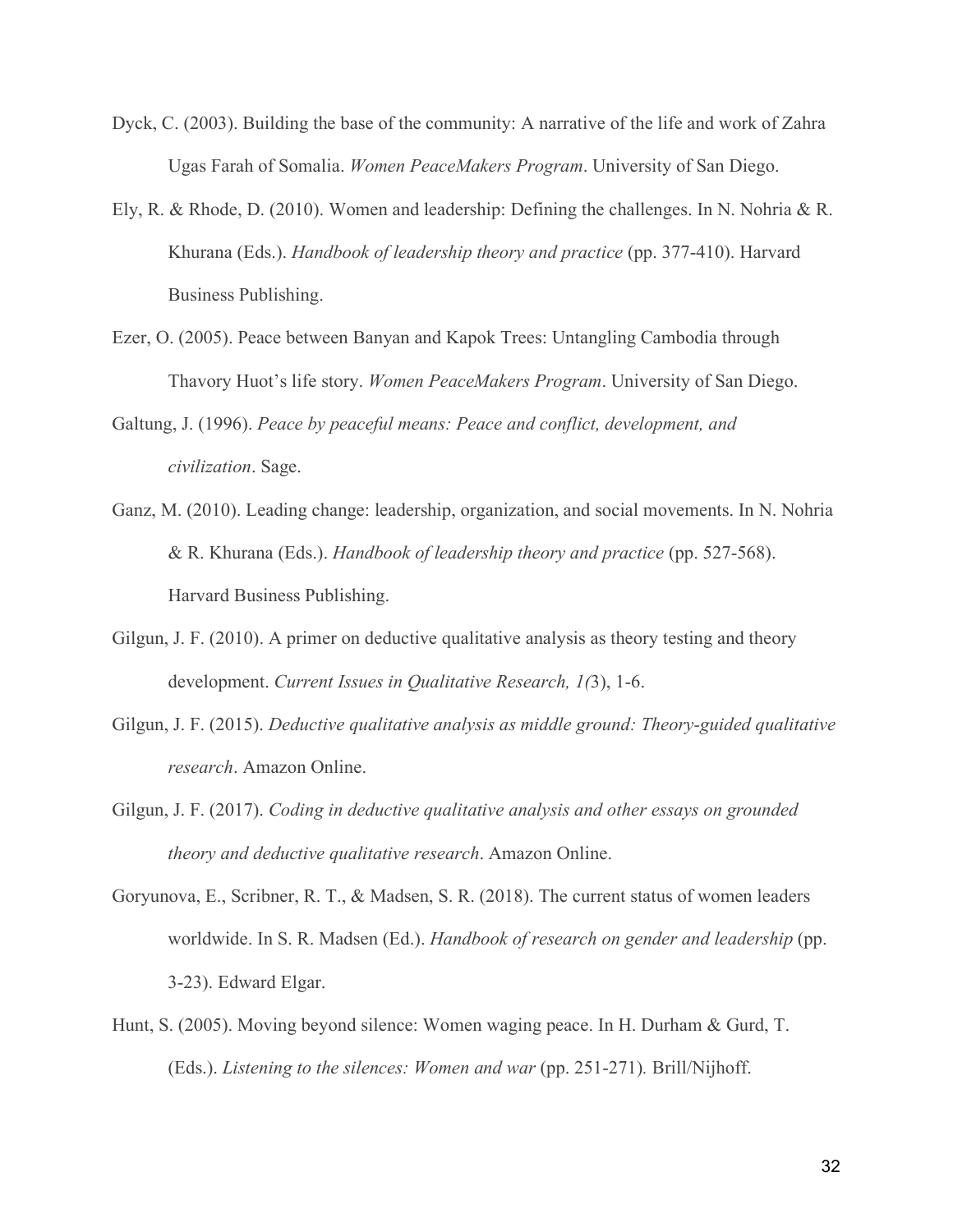Institute for Economics and Peace (2020). *Global Peace Index*.

https://www.economicsandpeace.org/wp-content/uploads/2020/08/GPI\_2020\_web-1.pdf

- Issifu, A. (2015). The role of African women in post-conflict peacebuilding: The case of Rwanda. *The Journal of Pan African Studies, 8*(9), 63-78.
- Justino, P., Mitchell, R., & Müller, C. (2018). Women and peace building: Local perspectives on opportunities and barriers. *Development and Change, 49*(4), 911-929.
- Ledbetter, B. (2012). Dialectics of leadership for peace: Toward a moral model of resistance, *Journal of Leadership, Accountability, and Ethics*, *9*(5), 11-24.
- Lieberfeld, D. (2009). Lincoln, Mandela, and qualities of reconciliation-oriented leadership, *Peace and Conflict: Journal of Peace Psychology*, *15*(1), 27-47.
- Lieberfeld, D. (2011). Reconciliation-oriented leadership: Chilean President Michelle Bachelet, *Peace and Conflict: Journal of Peace Psychology*, *17*(3), 303-325.
- Longman, K. A. & Lamm Bray, D. (2018). The role of purpose and calling in women's leadership experiences. In S. R. Madsen (Ed.). *Handbook of research on gender and leadership* (pp. 207-222)*.* Edward Elgar Publishing.
- McIntyre, W. (2004). Time to make history, time to educate women: A narrative of the life and work of Christiana Thorpe of Sierra Leone. *Women PeaceMakers Program*. University of San Diego.
- McIntyre Miller, W. (2016) Toward a scholarship of peace leadership*. International Journal of Public Leadership, 12*(3), 216-226.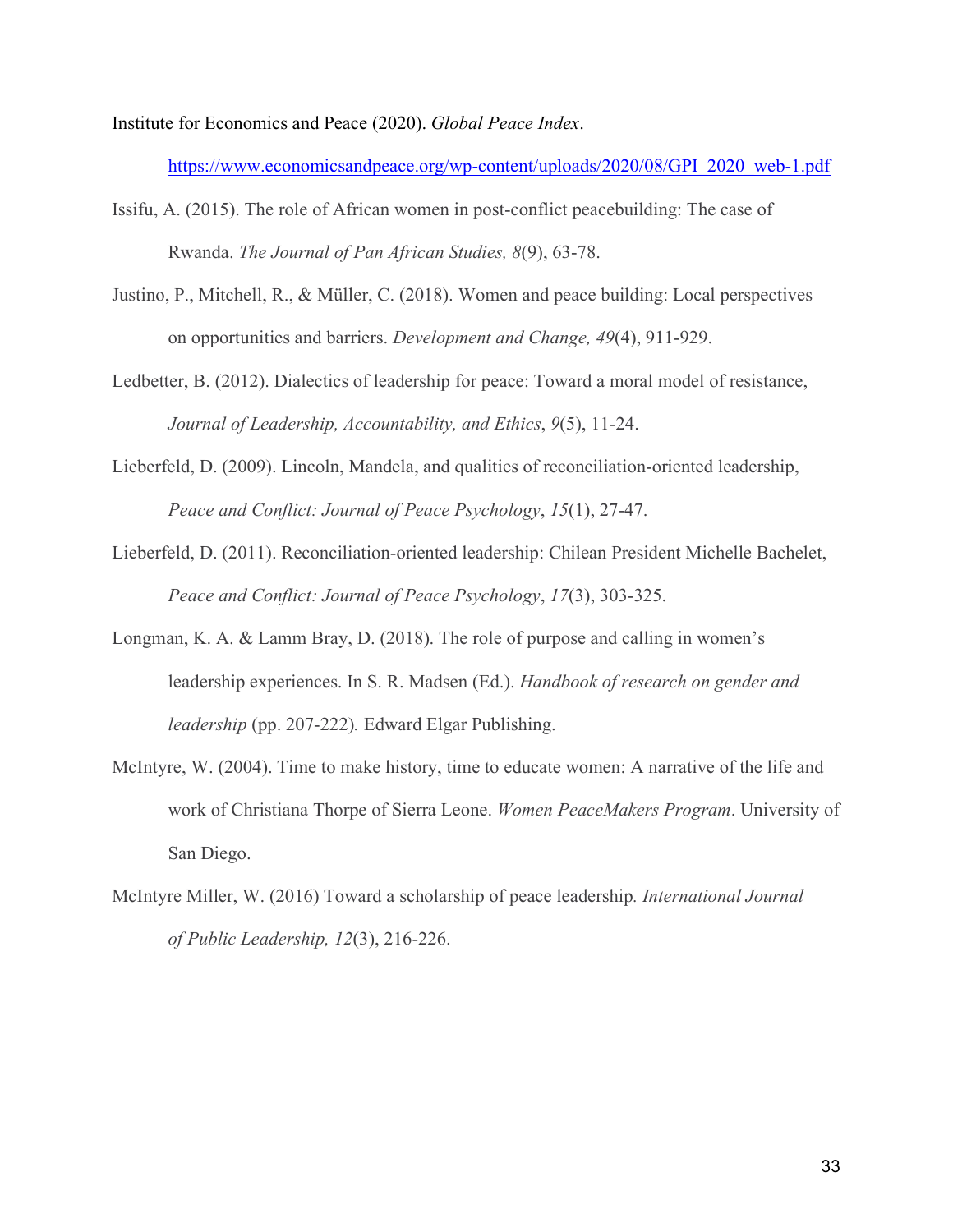- McIntyre Miller, W., & Alomair, M. O. (2019). Peace leadership for sustainable change: Lessons from women peacemakers. In H. E. Shockman, V. Hernandez, & A. Boitano (Eds.), *Peace, reconciliation, and social justice leadership in the 21st century: The role of leaders and followers* (pp. 227-243). Emerald.
- McIntyre Miller, W. & Green, Z. (2015). An integral perspective of peace leadership I*ntegral Leadership Review*, 15(2). http://integralleadershipreview.com/12903- 47-an-integral-perspective-of-peace-leadership/
- Meeks, A. J. (2003). Color from shadows: A narrative of the life and work of Hyun-Sook Lee Kim of Korea. *Women PeaceMakers Program*. University of San Diego.
- Mlinarevic, G., Isakovic, N. P., & Rees, M. (2015). If women are left out of peace talks. *Forced Migration Review*, (50), 34-37.
- Montiel, C. J. (2003). Peace psychology in Asia. *Peace and Conflict: Journal of Peace Psychology, 9*(3), 195-218.
- Moore, C. & Talarico, T. (2015). Inclusion to exclusion: Women in Syria. *Emory International Law Review*, *30*(2), 213-260.
- Moosa, Z., Rahmani, M., & Webster, L. (2013). From the private to the public sphere: New research on women's participation in peace-building. *Gender and Development, 21*(3), 453-472.
- Morales-Egan, B. (2008). Paving the path to peace: The life and work of Olenka Ochoa of Peru. *Women PeaceMakers Program*. University of San Diego.
- Onyido, O. (2013). Reconceptualizing women's role in peacebuilding. *African Peace and Conflict Journal, 6*(1), 74-91.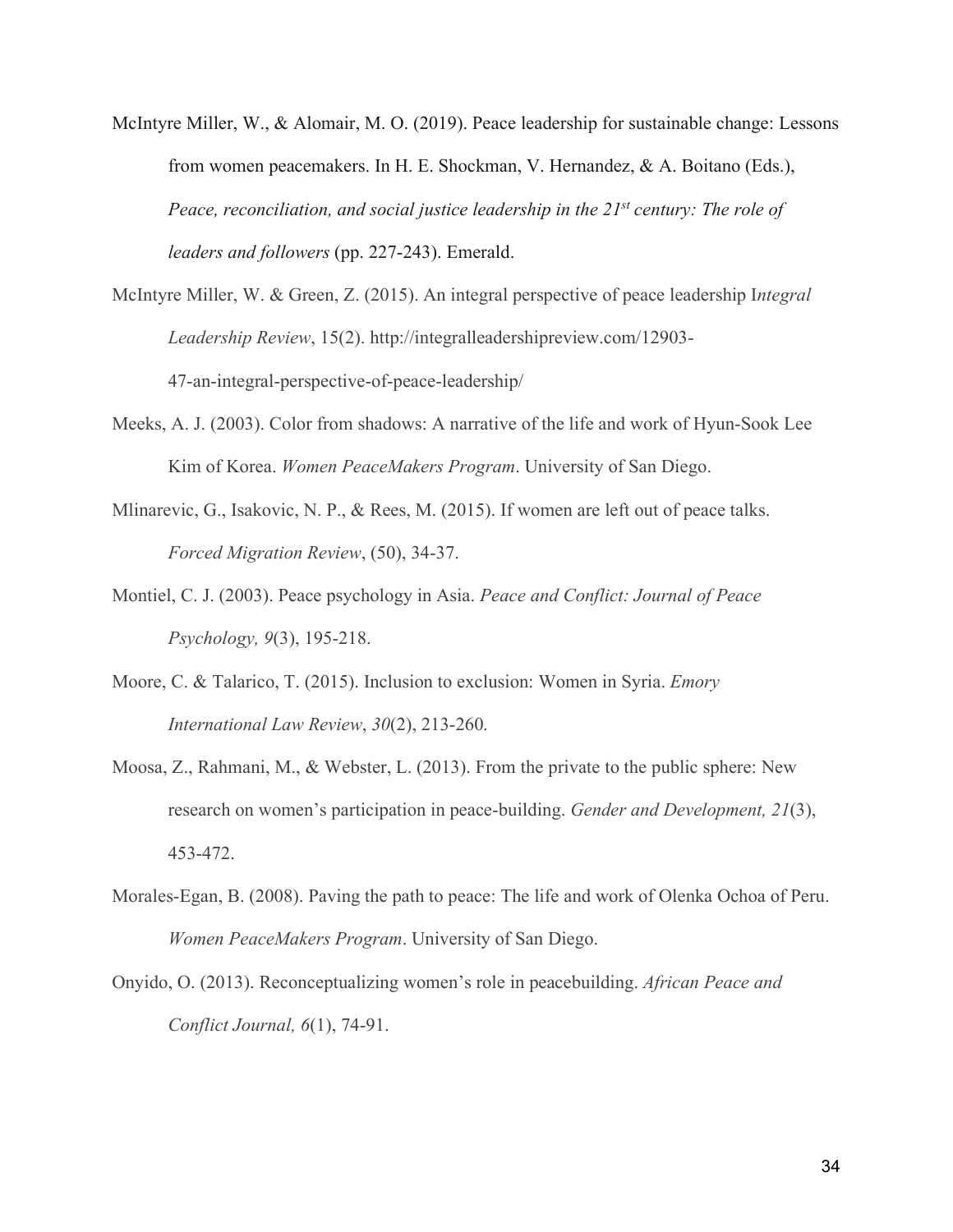- Paffenholz, T., Ross, N., Dixon, S., Shluchter, A. L., & True, J. (2016). Making women countnot just counting women: Assessing women's inclusion and influence on peace negotiations. *United Nations Entity for Gender Equality and the Empowerment of Women*. [http://www.unwomen.org/en/digital-library/publications/2017/5/making-women](http://www.unwomen.org/en/digital-library/publications/2017/5/making-women-count-not-just-counting-women)[count-not-just-counting-women](http://www.unwomen.org/en/digital-library/publications/2017/5/making-women-count-not-just-counting-women)
- Patton, M. Q. (2002). *Qualitative research and evaluation methods*. Sage Publications.
- Porter, E. (2007). *Peacebuilding: Women an international perspective*. Routledge.
- Reychler, L. & Stellamans, A. (2005). Researching peace building leadership, *Cahier of the Center for Peace Research and Strategic Studies (CPRS), Diplomatic Thinking*. https://lirias.kuleuven.be/bitstream/123456789/400526/1/Cahier71\_ReychlerStell.

Richards, L. (2009). *Handling qualitative data: A practical guide*. Sage Publications.

Saldãna, J. (2013). *The coding manual for qualitative research*. Sage Publications.

- Sarsar, S. (2008). Reconceptualizing peace leadership: The case of Palestinian-Israeli relations. *International Leadership Journal*, *1*(1), 24-38.
- Schellhammer, E. (2016). A culture of peace and leadership education. *International Journal of Public Leadership, 12*(3), 205-215.
- Schellhammer, E. (2018). Authentic peace leadership. In S. Amaladas & S. Byrne (Eds.). *Peace leadership: The quest for connectedness* (pp. 75-91). Routledge*.*
- Spreitzer, G. (2007). Giving peace a chance: Organizational leadership, empowerment, and peace. *Journal of Organizational Behavior*, *28*(8), 1077-1095.
- Strauss, A. & Corbin, J. (1998). *Basics of qualitative research: Techniques and procedures for developing grounded theory*. Sage.